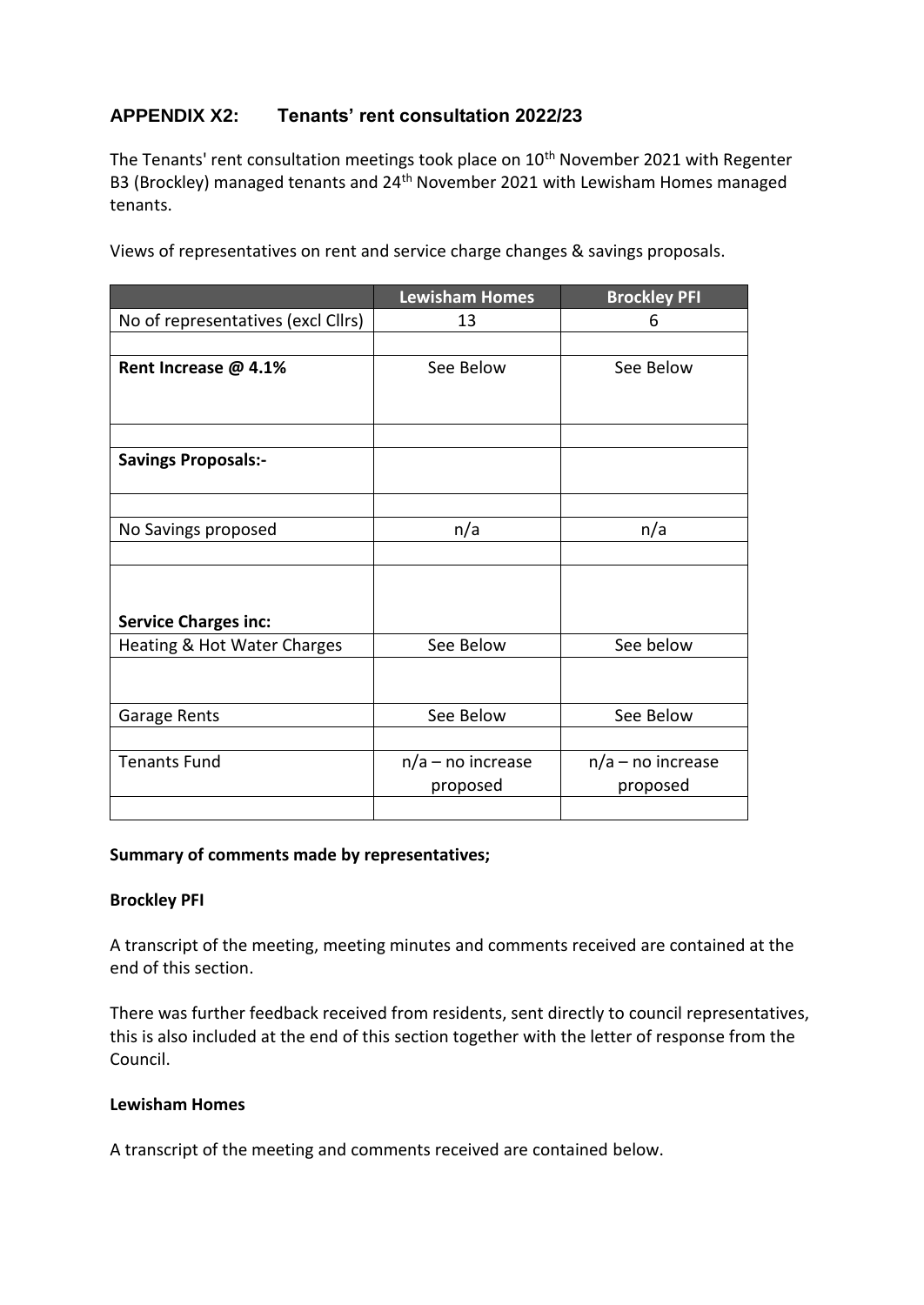| Lewisham    | <b>Rent increase:</b>                                                                                                                                                                                                                                 |
|-------------|-------------------------------------------------------------------------------------------------------------------------------------------------------------------------------------------------------------------------------------------------------|
| Homes Panel | Representatives at the meeting queried why there is an increase at this<br>time as there are issues of affordability in the current economic climate,<br>with many people having have lost their jobs, pay freezes are being                          |
|             | implemented and businesses are down.                                                                                                                                                                                                                  |
|             | Concern was also expressed that a wider audience should have the<br>opportunity to consider the overall proposals and provide any comments<br>that they may have on the proposed increases in all charges.                                            |
|             | Officers responded that it is a legal requirement that a balanced budget has<br>to be set and that costs are increasing. It was confirmed that Housing<br>Benefit would also increase in line with the proposed rent increase.                        |
|             | In terms of invitees, there are a number of communications sent-out to<br>inform tenants and tenant representatives that a meeting is being held,<br>inviting them to attend.                                                                         |
|             | A question was asked whether the 4.1% rent increase also applies to<br>Temporary Accommodation (TA).                                                                                                                                                  |
|             | Officers confirmed that TA stock within the HRA would see an increase<br>based on the same formula as the dwellings rents and would increase by<br>4.1% In April 2022.                                                                                |
|             | Tenants Service Charges & Heating & Hot water Charge:                                                                                                                                                                                                 |
|             | A presentation was given on the proposals.                                                                                                                                                                                                            |
|             | A discussion was held on the issue of service standards and costs.                                                                                                                                                                                    |
|             | There were questions of value for money as charges are increasing but<br>service delivery is not improving. In addition, service provision were<br>affected by Covid and how can you justify a full charge?                                           |
|             | Lewisham Homes officers responded by stating that services were only<br>affected for the period April - May and all services were undertaken during<br>this time, although some may have been at reduced hours to focus<br>priorities to other areas. |
|             | There was concern expressed that costs are increasing but that there was<br>no justification or evidence for this, so why is there a proposal for any<br>increase?                                                                                    |
|             | Officers responded that the proposed charges are based on the 2020/21<br>actuals which have been audited and signed off. Inflation is then added for<br>contracted service supply as well as salary inflation which was 2.75%.                        |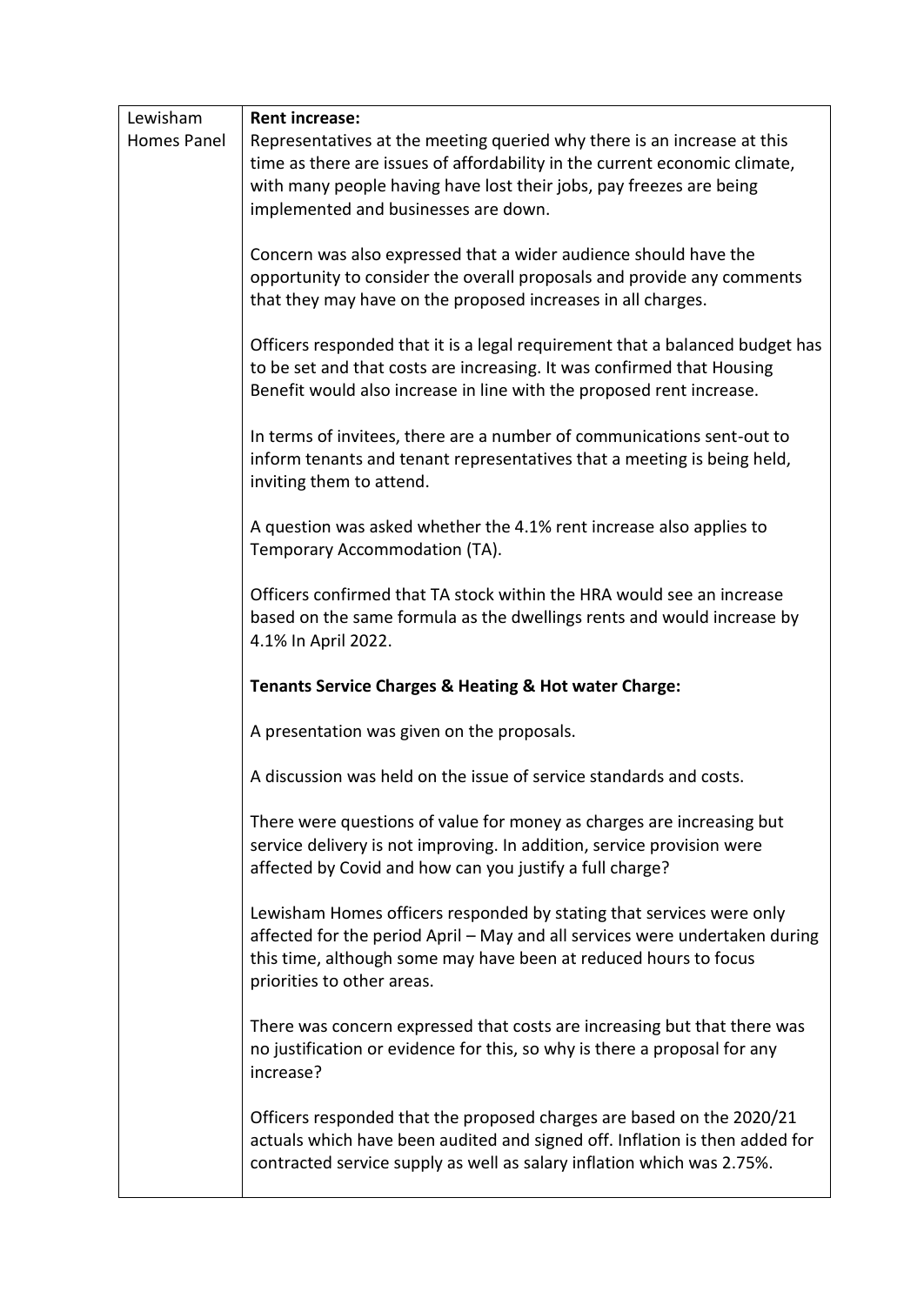| The proposals are estimated charges and will be followed up by an audit of<br>actual charges and any necessary adjustment made. This will include<br>looking at Leases to ensure that the charges are in accordance with the<br>lease agreement.                                                                                                                                                                                                                                                                 |
|------------------------------------------------------------------------------------------------------------------------------------------------------------------------------------------------------------------------------------------------------------------------------------------------------------------------------------------------------------------------------------------------------------------------------------------------------------------------------------------------------------------|
| A discussion followed regarding service standards and issues on particular<br>estates.                                                                                                                                                                                                                                                                                                                                                                                                                           |
| Lewisham Homes officers responded by requesting panel members to<br>contact them with specific service queries, that they will note and respond<br>to specific issues outside of the meeting.                                                                                                                                                                                                                                                                                                                    |
| <b>Garage Charges:</b>                                                                                                                                                                                                                                                                                                                                                                                                                                                                                           |
| There was a discussion on affordability issues, as per the rent increase<br>proposals, with questions raised during the meeting. These questions were<br>recorded and were forwarded to LBL's estates team to respond to. The<br>questions and responses are below.                                                                                                                                                                                                                                              |
| Residents enquired what the market rate is for renting a garage and do LBL<br>have any proposals to increase rents to this level.<br>Response: LBL currently have no plans to raise garage rents to market<br>rate. The current rent charged together with the inflationary rise planned<br>for April, is considered to be an appropriate and fair rental value for LBL<br>garages.                                                                                                                              |
| In addition residents enquired if there is to be any additional investment in<br>the garage stock to bring them up to standard considering the rent<br>increase proposals?<br>Response: No, only the rent and inflationary rise as planned. There are no<br>further investment works planned. Day to day repairs will continue to be<br>carried out to garages if required. Residents can continue to report<br>repairs to their garages through the normal repair service offered by their<br>housing provider. |
| <b>Tenants Fund:</b>                                                                                                                                                                                                                                                                                                                                                                                                                                                                                             |
| $n/a$ – no increase proposed                                                                                                                                                                                                                                                                                                                                                                                                                                                                                     |
| <b>Savings Proposals:</b>                                                                                                                                                                                                                                                                                                                                                                                                                                                                                        |
| n/a                                                                                                                                                                                                                                                                                                                                                                                                                                                                                                              |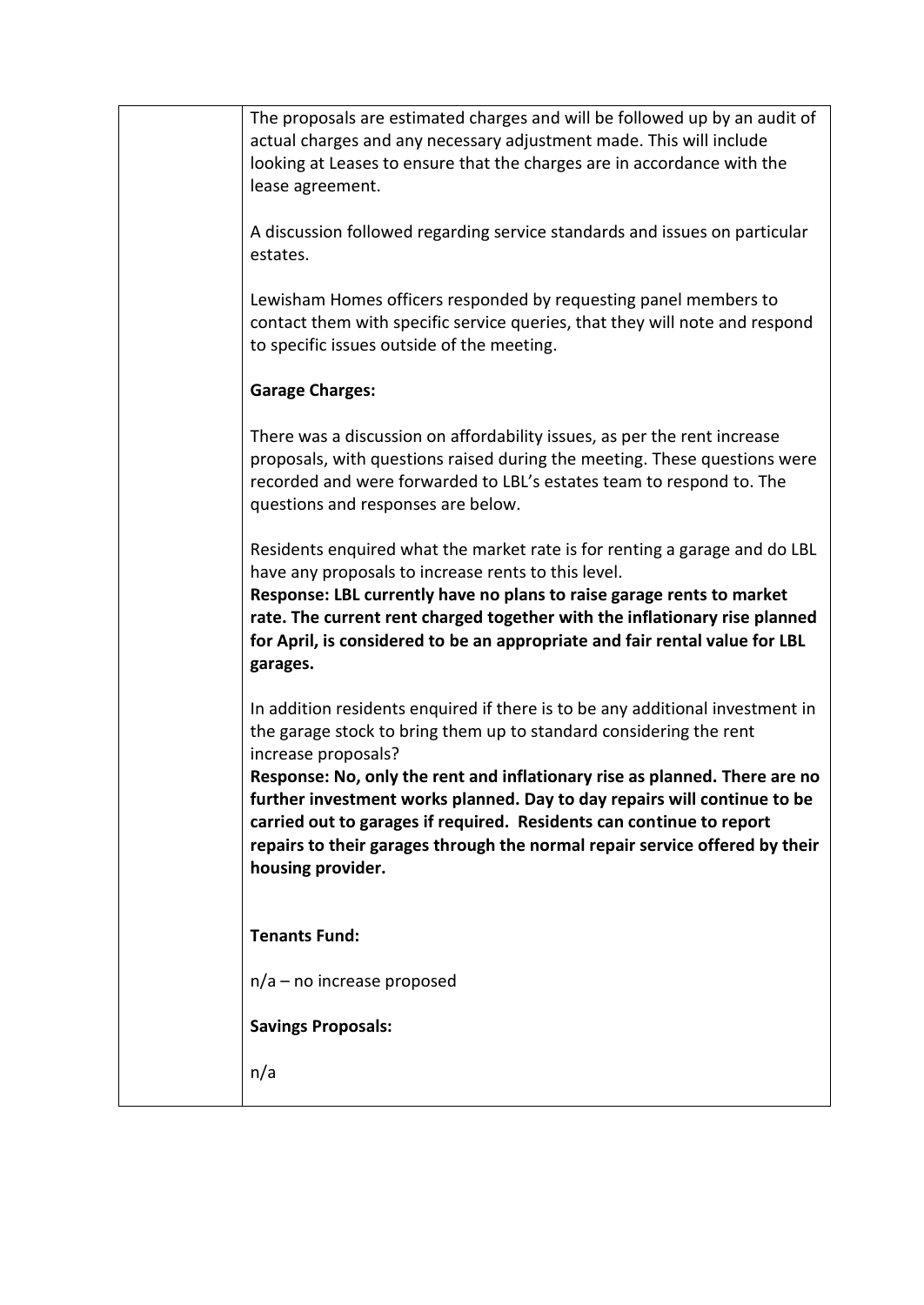# **Lewisham Homes rent setting and service charge meeting feedback**

## **GARAGES**

| Lewisham Homes resident<br>questions                                                                                                                                                                                                            | LBL responses                                                                                                                                                                                                                                                                                         |
|-------------------------------------------------------------------------------------------------------------------------------------------------------------------------------------------------------------------------------------------------|-------------------------------------------------------------------------------------------------------------------------------------------------------------------------------------------------------------------------------------------------------------------------------------------------------|
| I have a garage I'm amazed at<br>the cost of a garage I pay £15<br>and I can't fit my car in there, so<br>use it as storage, you're using<br>RPI, you're not offering any<br>facilities, or repairing. Why did<br>you use RPI? I appreciate you | LBL are required to use an inflationary indicator and in<br>the case of garage rent increases LBL have chosen to<br>use RPI as it is consider to be a standard inflationary<br>measure.<br>Garage rents charged by LBL are considered to offer<br>good value for money when compared to garage rental |
| have to maximise income, you<br>haven't looked at it from the<br>services perspective. I think it's                                                                                                                                             | prices in the private sector.<br>Lewisham Homes offer a repairs service including                                                                                                                                                                                                                     |
| expensive, it's not value for<br>money                                                                                                                                                                                                          | repairs to garages. Residents who rent garages can<br>report repairs using the normal repairs reporting<br>methods offered by Lewisham Homes.                                                                                                                                                         |
| The intention seems to be to get<br>garages to commercial rent in<br>the future                                                                                                                                                                 | LBL provide garages for the benefit of their housing<br>residents and therefore would not consider alternative<br>options for their use in order to generate additional<br>income.                                                                                                                    |
| There will be a need for more<br>garages as more CPZs come in                                                                                                                                                                                   | LBL have identified a number of garage sites that are                                                                                                                                                                                                                                                 |
|                                                                                                                                                                                                                                                 | currently under used which are being considered for                                                                                                                                                                                                                                                   |
| Could regeneration team do<br>something better with garages<br>to generate more income?                                                                                                                                                         | potential future use including the provision of new-<br>build housing.                                                                                                                                                                                                                                |

### **RENT and SERVICE CHARGES**

| Lewisham Homes resident                                                                                                                                                | LBL responses                                                                                                                                                                                                                                                                                                                                                                        |
|------------------------------------------------------------------------------------------------------------------------------------------------------------------------|--------------------------------------------------------------------------------------------------------------------------------------------------------------------------------------------------------------------------------------------------------------------------------------------------------------------------------------------------------------------------------------|
| questions                                                                                                                                                              |                                                                                                                                                                                                                                                                                                                                                                                      |
| Inevitable there will be a social<br>Rent or service charge increase.<br>But could the welfare act be<br>considered as well as people's<br>affordability. People can't | The Welfare Act which introduced Universal Credit was<br>and is a Government policy as well as the rent formula<br>for rent increase. Local Authorities must use the<br>Governments formula when setting its annual rents.                                                                                                                                                           |
| always get more work and<br>services aren't always received<br>that we pay for.                                                                                        | Lewisham Homes are dedicated to helping and<br>supporting residents who find themselves in financial<br>hardship. The Welfare Benefits Team provide a support<br>service to residents in both secure and temporary<br>accommodation properties. The main aim of the team<br>is to provide assistance to those with financial<br>difficulties and those needing advice and support to |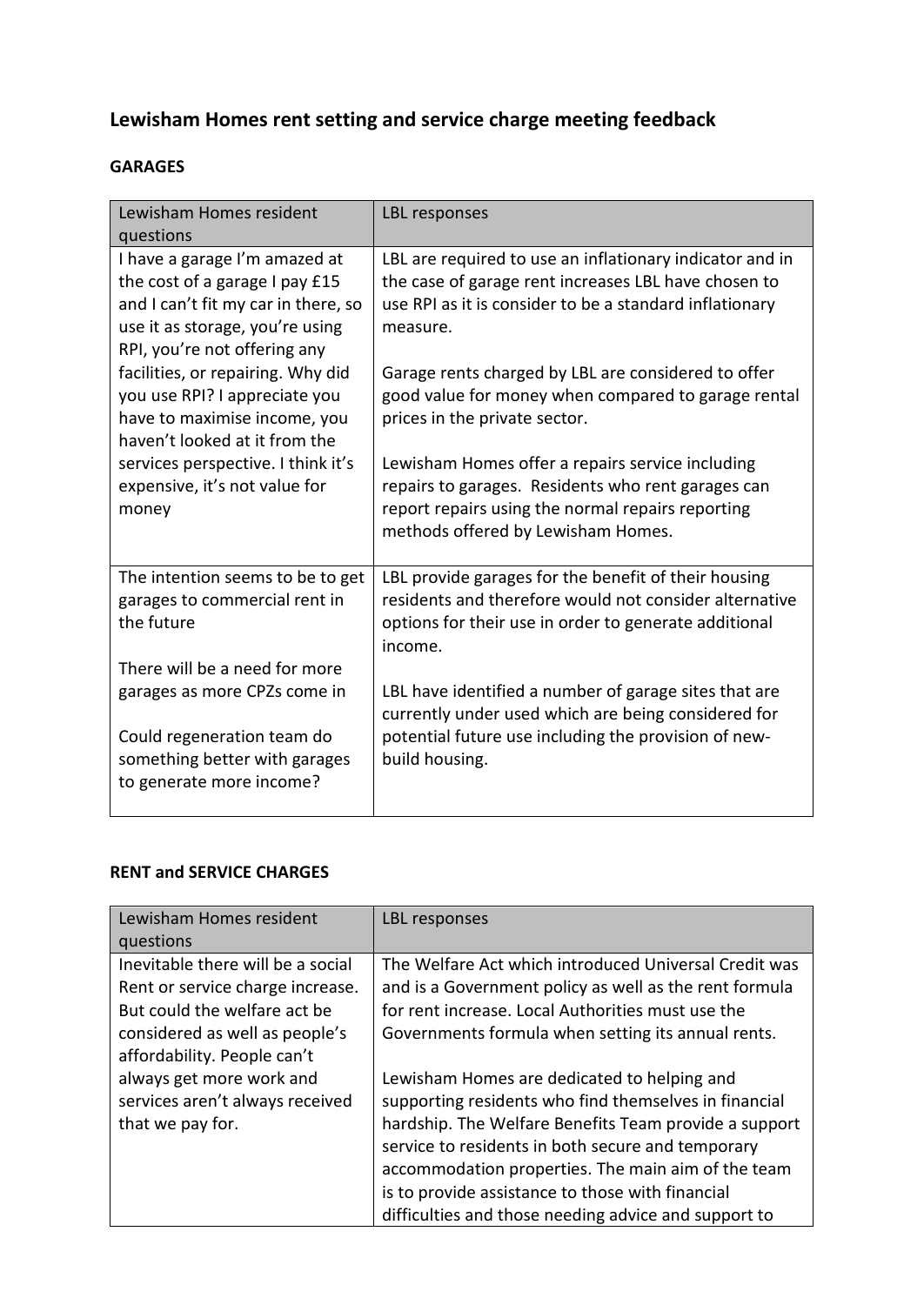|                                                                                                                                                                                                                                                                                                                      | claim benefits. They can help residents check they are<br>claiming all the benefits they are entitled to and assist<br>with applying for grants and support funds. The team<br>support residents with budgeting and income<br>maximisation assistance and work in partnership with<br>the Money Advice Service who provide residents with<br>free debt advice. Residents are able to contact the<br>team via phone, email or web chat and book<br>appointments via phone. The team visit some<br>vulnerable residents at home where required.<br>From April 2020 to March 2021 the Welfare Benefits<br>Team helped residents to obtain £875K in unclaimed<br>benefits. The team received 1,771 direct referrals from<br>staff, support workers and residents. Lewisham Homes'<br>community relations team have supported the set up<br>of three community stores that continue to support<br>Lewisham Homes' residents with access to low cost<br>food. They continue to support a charity in Sydenham<br>who provide cooked meals to residents.<br>Lewisham Homes' staff can make referrals to the<br>community relations team for residents in need of<br>furniture/ white goods, this project is funded by one of<br>our contractors. The team continue to support and<br>identify projects that can support residents in financial<br>difficulty, they also continue to deliver their training<br>and employment support (Lewisham Homes Academy)<br>to young people and adults. |
|----------------------------------------------------------------------------------------------------------------------------------------------------------------------------------------------------------------------------------------------------------------------------------------------------------------------|--------------------------------------------------------------------------------------------------------------------------------------------------------------------------------------------------------------------------------------------------------------------------------------------------------------------------------------------------------------------------------------------------------------------------------------------------------------------------------------------------------------------------------------------------------------------------------------------------------------------------------------------------------------------------------------------------------------------------------------------------------------------------------------------------------------------------------------------------------------------------------------------------------------------------------------------------------------------------------------------------------------------------------------------------------------------------------------------------------------------------------------------------------------------------------------------------------------------------------------------------------------------------------------------------------------------------------------------------------------------------------------------------------------------------------------------------------------------------------------|
| I would like them to consider a<br>different model to fill in the gap,<br>I appreciate there has been a<br>long time period of reductions,<br>but there is the opportunity for<br>parliament to understand the<br>freeze.                                                                                            | All Social Housing landlords are required to use the<br>Government formula of CPI+1% to determine rent<br>increases.                                                                                                                                                                                                                                                                                                                                                                                                                                                                                                                                                                                                                                                                                                                                                                                                                                                                                                                                                                                                                                                                                                                                                                                                                                                                                                                                                                 |
| I'm urging them (M&C) to<br>consider the conditions that<br>everyone is facing and look at<br>the data to consider how this<br>could be introduced in a more<br>appropriate way, and also to<br>consider how things are<br>categorised (eg sweeping could<br>be considered as caretaking in<br>the service charges). | For clarity and transparency, all service charges are<br>broken down and shown as separate charges. The cost<br>of delivering the different elements of the service<br>would not alter by grouping them together.                                                                                                                                                                                                                                                                                                                                                                                                                                                                                                                                                                                                                                                                                                                                                                                                                                                                                                                                                                                                                                                                                                                                                                                                                                                                    |
| I don't understand where the<br>justification is coming from                                                                                                                                                                                                                                                         | This is part of the rent formula Government has laid<br>down as a maximum that Housing Providers can                                                                                                                                                                                                                                                                                                                                                                                                                                                                                                                                                                                                                                                                                                                                                                                                                                                                                                                                                                                                                                                                                                                                                                                                                                                                                                                                                                                 |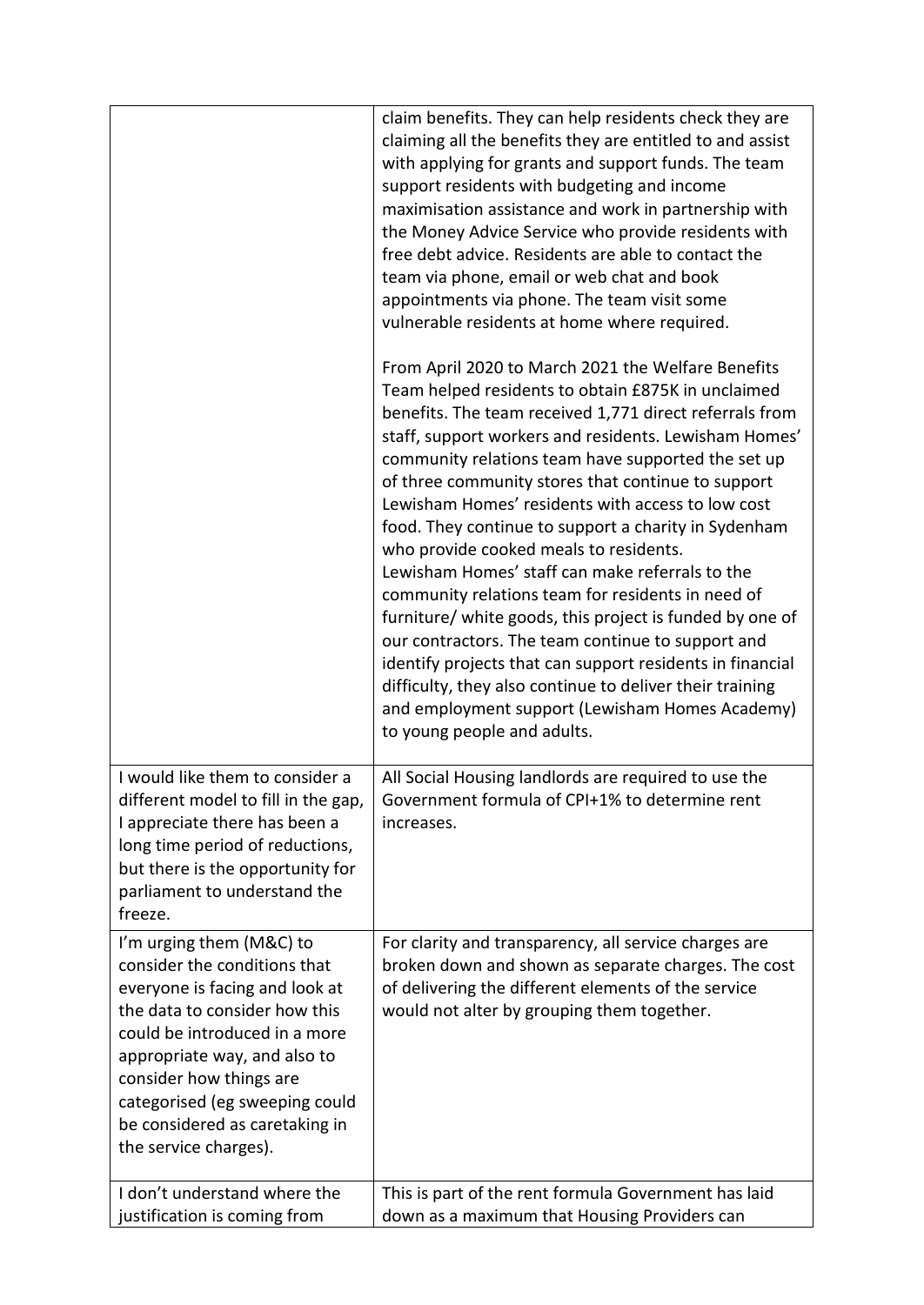| when you talked about CPI, it's<br>quite a jump.                                                                                                                                                                                                                                                                                                                            | increase social rent by. This is CPI +1%. Local<br>Authorities are obliged to use the Government formula<br>to set social rents.                                                                                                                                                                                                                                                                                                                                                                                                                                                                                                   |
|-----------------------------------------------------------------------------------------------------------------------------------------------------------------------------------------------------------------------------------------------------------------------------------------------------------------------------------------------------------------------------|------------------------------------------------------------------------------------------------------------------------------------------------------------------------------------------------------------------------------------------------------------------------------------------------------------------------------------------------------------------------------------------------------------------------------------------------------------------------------------------------------------------------------------------------------------------------------------------------------------------------------------|
| Leaseholders are covering a lot<br>of the costs for service charges,<br>some are only carried by a few<br>properties that are<br>leaseholders.                                                                                                                                                                                                                              | Leaseholders and tenants both pay service charges to<br>cover the cost of the services they receive. Residents<br>will be charged in accordance with the services their<br>particular block or property benefits from. The<br>individual's charge is calculated, depending on what<br>services are received and apportioned according to the<br>number of properties in a block.                                                                                                                                                                                                                                                   |
| Why have costs increased if<br>there are no services due to<br>COVID-19                                                                                                                                                                                                                                                                                                     | Housing providers continued to provide robust services<br>throughout Covid. Some service areas were reduced for<br>periods to allow staff recovery time. If residents have<br>particular concerns about the actual delivery of a<br>service, they should raise these issues directly with<br>their housing provider.                                                                                                                                                                                                                                                                                                               |
| Services aren't good, no<br>reduction in costs for bin<br>collections for example. I know<br>during Covid. Grounds<br>Maintenance went down and<br>now it's nowhere near where<br>we had it before Covid and I'm<br>having difficulty getting things<br>done. I can understand<br>increases but can't understand<br>why we're not getting the<br>services, it is concerning | Services were provided during Covid and continue to be<br>delivered. Lewisham Homes' grounds maintenance<br>service stopped for a period of five weeks (April 2020)<br>to enable resources to be redirected to the Caretaking<br>service, whose workloads increased due to additional<br>and more stringent cleaning regime of communal areas<br>in order to keep residents safe.                                                                                                                                                                                                                                                  |
| I'm concerned for the<br>leaseholders. Will leaseholder<br>be expected to pick up the slack<br>for example major works?                                                                                                                                                                                                                                                     | Leaseholders and tenants are both equally liable for the<br>costs of service provision and service charges apply to<br>all residents. With regards to major works, leaseholders<br>will only have to pay the proportion of costs for works<br>as detailed in their lease. Leaseholders will only pay for<br>major works if such works are required. All major<br>works are subject to Section 20 consultation which<br>enables leaseholders to comment on any proposed<br>works. Major works charges are proportionate in<br>relation to the works undertaken and the number of<br>residents benefiting from the works undertaken. |

### **Other comments from Lewisham Homes' residents:**

- Potentially £2K and £2.5K, seems expensive for a local authority (Service charges)
- My council tax went up by 19%. It's all too much too soon, everything is going up
- **Brockley PFI**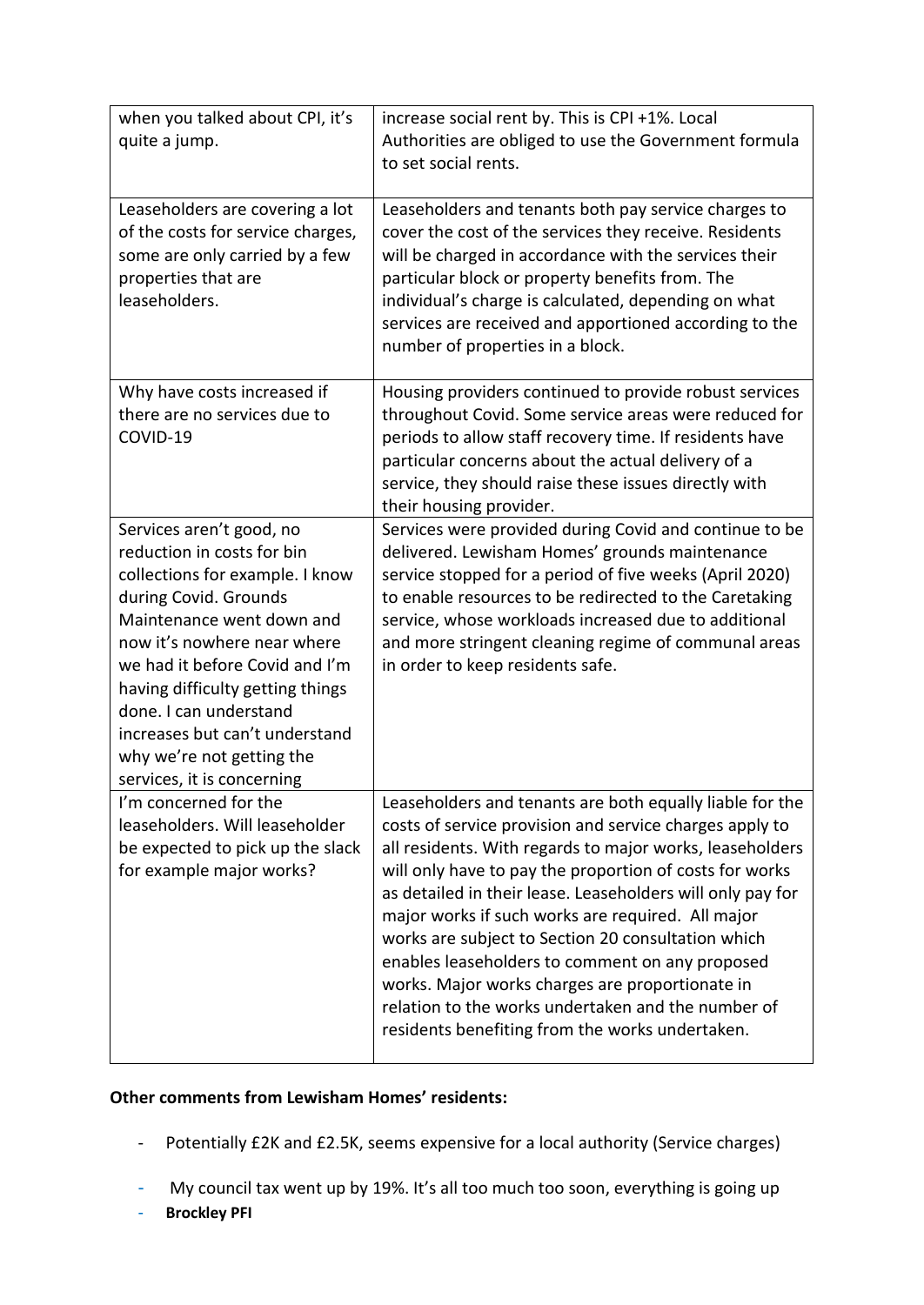# **Brockley PFI**

A transcript of the meeting, meeting minutes and comments received is below.

| <b>Brockley</b> | <b>Rent increase:</b>                                                                                                                                                                                                                                                                                  |
|-----------------|--------------------------------------------------------------------------------------------------------------------------------------------------------------------------------------------------------------------------------------------------------------------------------------------------------|
| PFI Area        |                                                                                                                                                                                                                                                                                                        |
|                 | There were no direct comments relating to the proposed rent increase, but there<br>was concern expressed that a wider audience have not had the opportunity to<br>consider the overall proposals, as not all members of the Brockley Resident Panel                                                    |
|                 | had been invited to the meeting.                                                                                                                                                                                                                                                                       |
|                 | It was agreed the reports would be sent to all panel members and that any<br>further comments received by RB3 by the week beginning 22 <sup>nd</sup> November 2021<br>would be forwarded to LBL for incorporation into the report which will be<br>considered by M&C on 12 <sup>th</sup> January 2022. |
|                 | There were no additional comments received by either RB3 or LBL regarding the<br>proposals for increases in rents or service charges. The minutes of the meeting<br>are attached below.                                                                                                                |
|                 | <b>Tenants and Leaseholders Service Charges:</b>                                                                                                                                                                                                                                                       |
|                 | A presentation was given on the proposals.                                                                                                                                                                                                                                                             |
|                 | A discussion was held on the issue of service standards and costs.                                                                                                                                                                                                                                     |
|                 | There was a query as to why Service Charges will increase by RPI.                                                                                                                                                                                                                                      |
|                 | It was explained that this was a contractual obligation under the terms of the PFI<br>contact and to ensure full cost recovery of the services provided.                                                                                                                                               |
|                 | <b>Garage Charges:</b>                                                                                                                                                                                                                                                                                 |
|                 | No Comments                                                                                                                                                                                                                                                                                            |
|                 | <b>Tenants Fund:</b>                                                                                                                                                                                                                                                                                   |
|                 | $n/a$ – no increase proposed                                                                                                                                                                                                                                                                           |
|                 | <b>Savings Proposals:</b>                                                                                                                                                                                                                                                                              |
|                 | n/a                                                                                                                                                                                                                                                                                                    |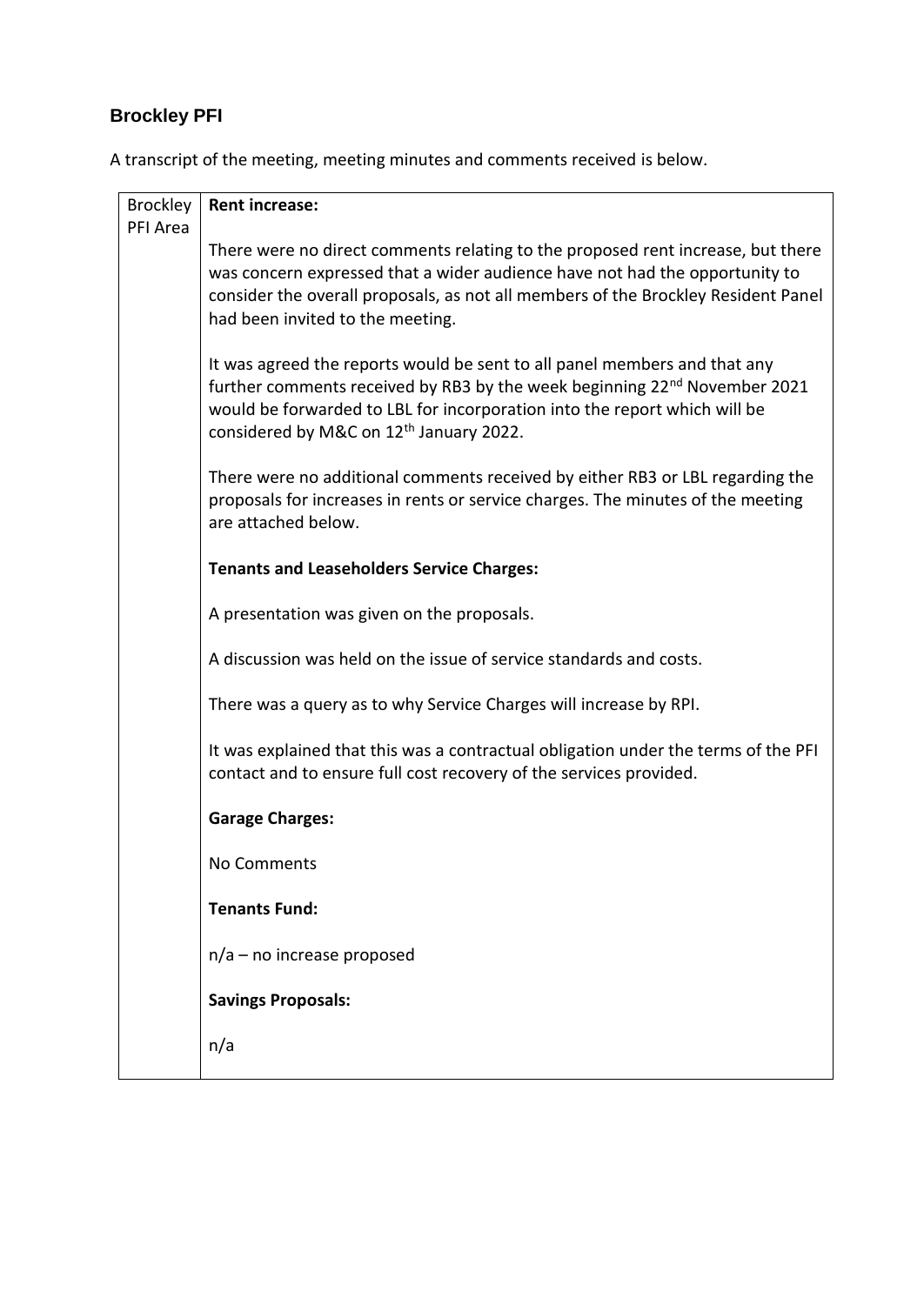## **Minutes of Regenter Brockley Resident Panel Meeting**

## **Wednesday 10th November 2021 Meeting: 6.00pm - 8.00pm**

Present were

| $\mathbf{1}$   | KG Kenneth Gill - Area Housing Manager Pinnacle  |
|----------------|--------------------------------------------------|
| $\overline{2}$ | SS Sandra Simpson – Project Manager Leasehold    |
|                | Pinnacle                                         |
| 3              | SM Sam Mason - Community Development Manager     |
|                | Pinnacle                                         |
| 4              | LJ Lorna Jones - Leasehold Officer Pinnacle      |
| 5              | Michael Moncrief - Data & Housing Policy Analyst |
| 6              | Dawn Ecklersley - Head of Partnership            |
| 7              | Tony Riordan                                     |
| 8              | Fenella Beckman - Director of Housing Services   |

| 9  | SO Stephen Owen - (Greatfield Close) Chair Regenter |
|----|-----------------------------------------------------|
|    | <b>Brockley Residents panel</b>                     |
| 10 | SR Sarah Robinson (Nuding Close) Vice-chair         |
|    | Regenter Brockley Residents panel                   |
| 11 | Michelle                                            |
| 12 | Lisa Catlin (Shell Rd)                              |
| 13 | MS Martin Soong (Yew House)                         |
| 14 | Elisabetta Fumagalli (St Peters Court)              |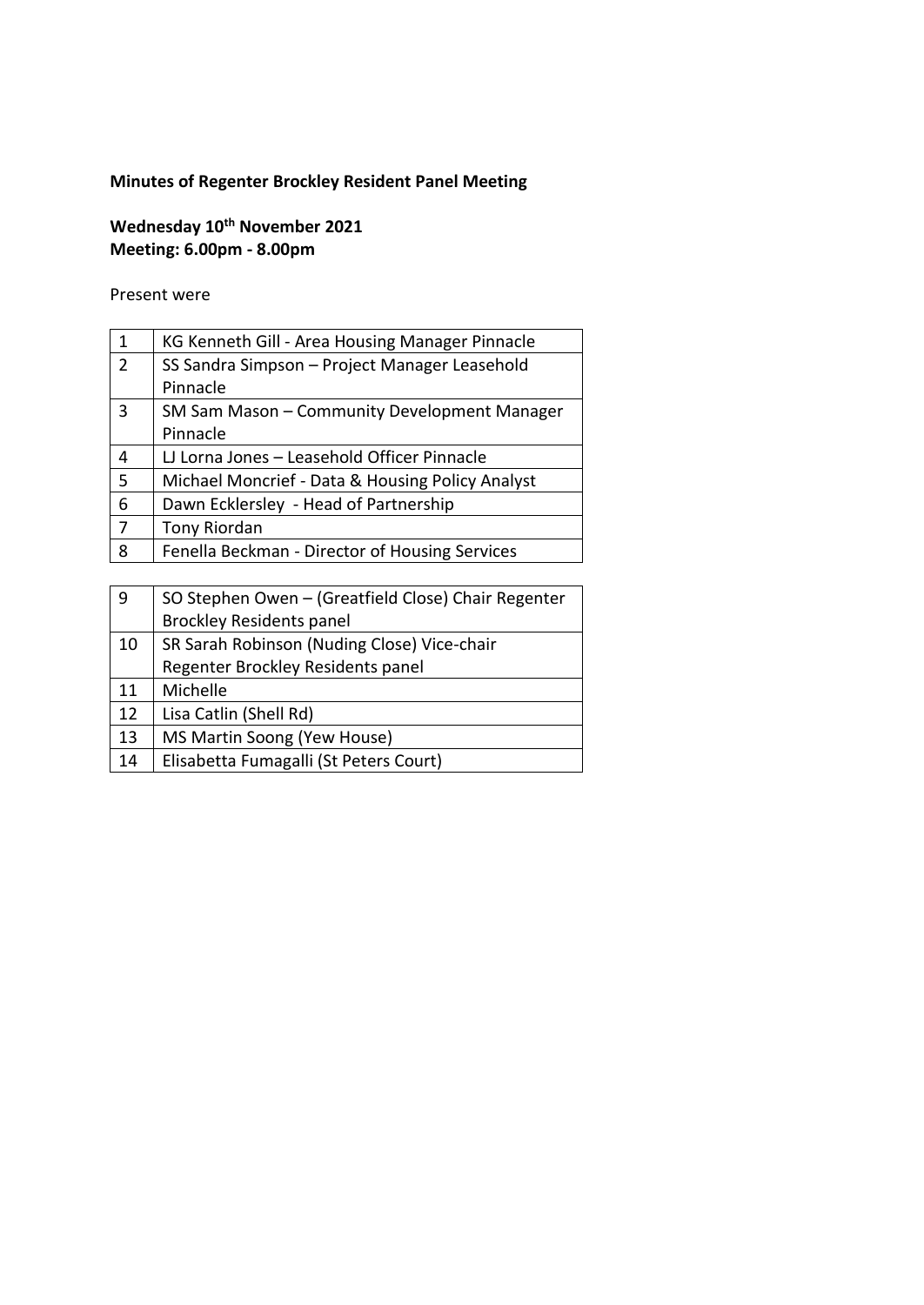#### **1 Welcome & Introductions**

Pinnacle staff and Lewisham staff introduced themselves and their roles

Residents introduced themselves

#### **2 Purpose of this meeting**

To discuss the documents which were sent out for the proposals of rent and service charge for the tenants' rents, the tenant fund, the garage rents, the service charges for both tenants and leaseholders.

#### **3 Lewisham Council Rent Proposal**

The Council rent proposal impacts tenants in the Brockley area. The rent increase is based on CPI rather than RPI, and the document explains what the charges are.

If anyone would like further explanation, after having read it, then SS is happy to provide this at this meeting.

In summary, CPI is 3.1% and the contract allows for an additional 1% increase, effective 1 April 2022.

SO has concerns about the meeting. He wondered whether it was a presentation or consultation process and whether the issues have already been decided on. He considers that the meeting was called at short notice and the documents arrived late. He would have liked to have a chance to have a look at them. He considers that the Chair and Vice-Chair should have been the people who selected the invitees. SO would like an opportunity to speak to other residents who are more up to date with these things, than he is. He wants to go away and discuss it with them.

SR echoed what SO said. She would like to make it clear that the papers are addressed to the residents' panel, but it has not been advertised to the residents' panel. The invitees have been selected by Pinnacle. However it should have been open to the residents' panel. This meeting does not appear to be for the residents' panel – this appears to be a sub-group that Pinnacle have selected to attend this meeting. There is a lot of information to digest.

#### **4 Lewisham Council Garage Rent Proposal**

The garages around the Brockley area are subject to a rent increase of 4.9%, effective from April 2022. The documents lays out how many garages there are and how they are looked after. SS asked if anyone had any comments or observations.

Garages are subject to an increase based on RPI Rents are subject to an increase based on CP1.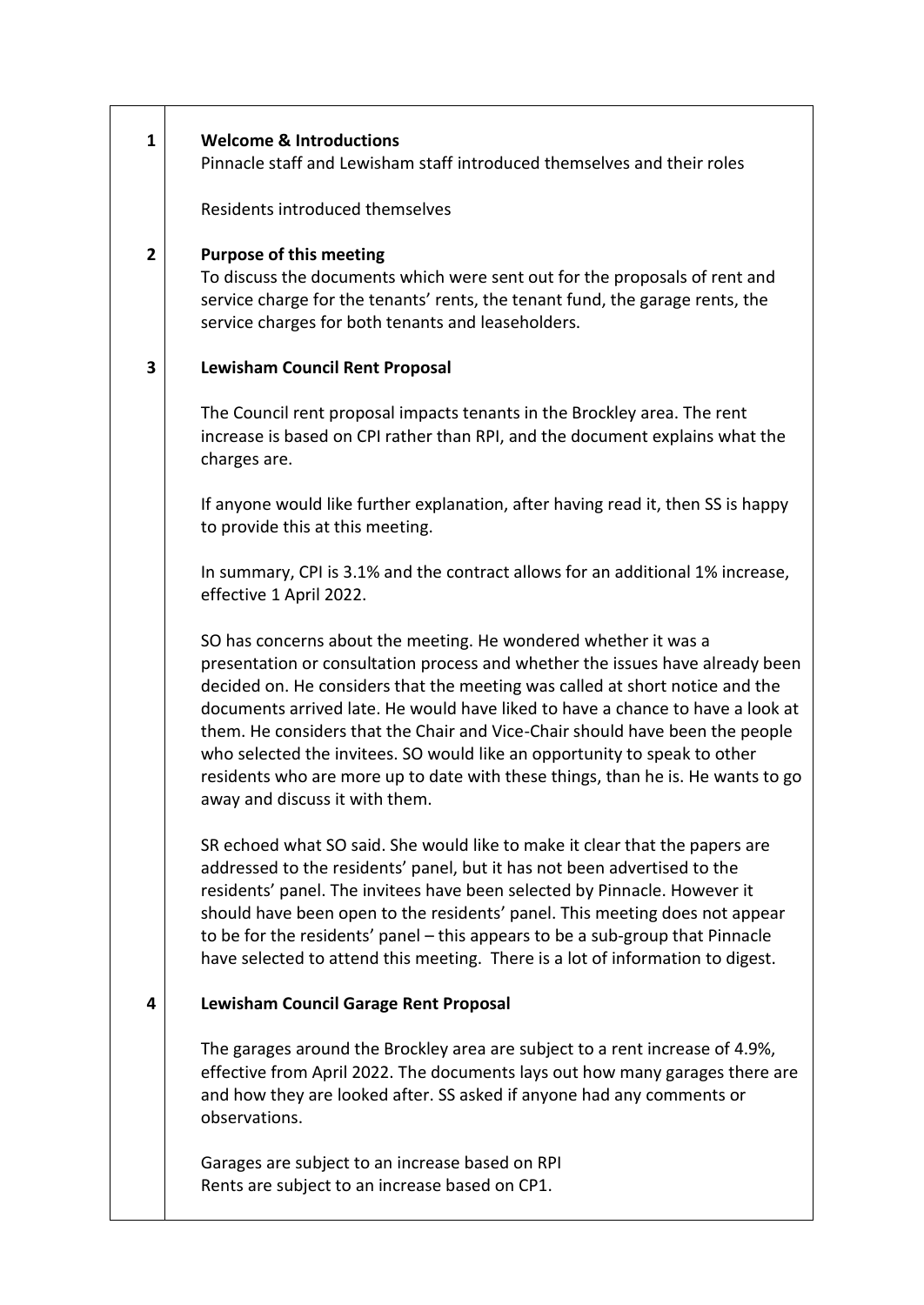Question: Why are they both 4.9% if they are different indexes?

TR explained that they used to use RPI and then government changed the formulas just for rent. CPI tends to be slightly lower. All long-term contracts are based on RPI until they expire, that's why there are different rates.

Rent is 4.1% Garage is 4.9%

#### **5 Lewisham Council Tenants Fund Proposal**

This is set at 15p each week for tenants only. The Tenant's Fund is used to fund TRA's and for improvements across the estate. This year, the decision has been made not to increase it.

#### **6 Pinnacle Service Charge Proposal**

The amount proposed is the September 2021 RP1 4.9% plus 1%, which totals 5.9%. This will be calculated using the actuals which have been audited and were sent to leaseholders at the end of September 2021. The change will take effect from 1<sup>st</sup> April 2022 on the estimated service charges.

SO explained that this was a good example where he does not have the understanding to question this. He considers that it would have been great to have had people on this meeting who may well understand these figures better than him who could have responded.

TR gave an explanation in the chat function of the Zoom meeting: "The difference between CPI & RPI is that CPI uses a WEIGHTED average of the cost of a basket of goods, whereas RPI using just the movement in prices for a basket of goods. This method usually means that CPI as a measure of inflation is generally lower then RPI"

SR asked if was contractual to add 1% on each financial year. Is this a profit that is paid to Pinnacle. SS explained that all the money collected for service charge or rent is paid to Lewisham Council not Pinnacle or Rydon or Regenter. Yes, the additional inclusion of 1% is allowed within the contract between LB Lewisham and Regenter.

SR asked if the cost of providing the leasehold services will go up by 5.9%. SS explained that the costs will increase, and it's important to keep the estimates on an even keel so the actuals do not change too much.

SR stated that there is no evidence in the paper that substantiates the increase. It appears to be a 'fait accompli'. It appears to be going up because it's in the contract.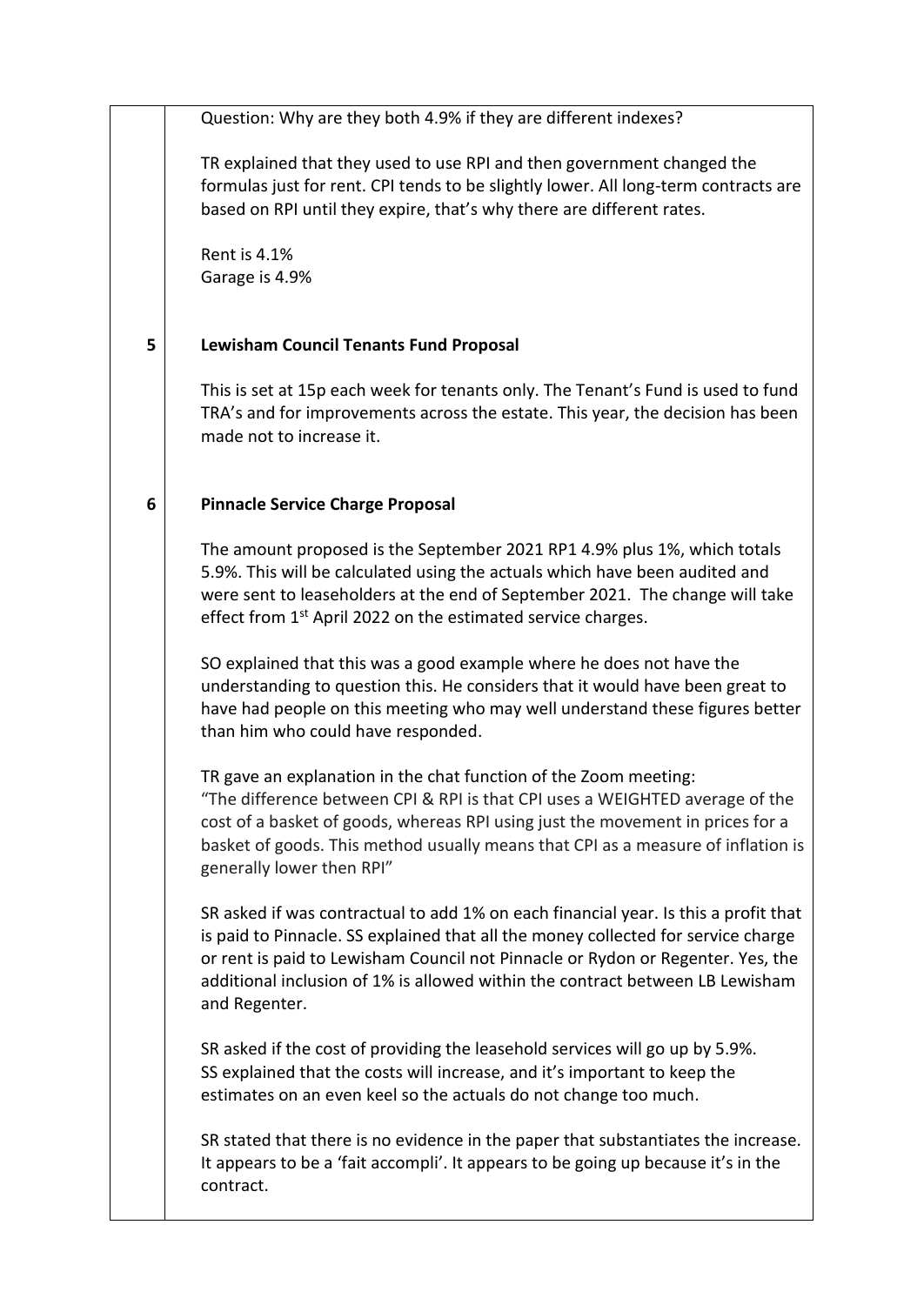|   | SR asked if the customer services charge is an individual extra charge?                                                                                                                                                                                                                                                                                                                                                                                                                      |
|---|----------------------------------------------------------------------------------------------------------------------------------------------------------------------------------------------------------------------------------------------------------------------------------------------------------------------------------------------------------------------------------------------------------------------------------------------------------------------------------------------|
|   | SS explained that it is part of the management fee, in this proposal it is<br>separated out for clarity, but it has been included within the management fee<br>for the past few years on the service charge breakdown sent to leaseholders.                                                                                                                                                                                                                                                  |
|   | SR stated that she does not understand the rationale behind the increase and<br>there is no evidence.                                                                                                                                                                                                                                                                                                                                                                                        |
|   | MS stated that he always has to pay extra when he gets his 'actual' invoice but<br>using RPI across the board, makes it a reasonable way to increase service<br>charges.                                                                                                                                                                                                                                                                                                                     |
|   | SS stated that if it is written in the contract, then it will not change the way the<br>increase is calculated.                                                                                                                                                                                                                                                                                                                                                                              |
|   | SR asked for details of the next steps so that she can share it with others and<br>collect feedback.                                                                                                                                                                                                                                                                                                                                                                                         |
|   | MM stated that the papers will be put before the Councils Housing Select<br>Committee on 9 <sup>th</sup> December 2021. Before this his team will put together any<br>comments. Any other comments from the Panel need to be with them before<br>the end of the month including details of who is providing it. After the Housing<br>Select Committee have reviewed the comments and proposals they will be put<br>in front of the Mayor and Cabinet where to be signed off in January 2022. |
|   | SR said she will forward other comments and will get that to Pinnacle w/c last<br>week in November.                                                                                                                                                                                                                                                                                                                                                                                          |
|   | KG has asked for comments to be received by 19 <sup>th</sup> November 2021.                                                                                                                                                                                                                                                                                                                                                                                                                  |
|   | They will then be sent over to Lewisham Council, and then onto the Housing<br>Select Committee. SS or KG to do presentation of the proposed increase and<br>comments at this meeting.                                                                                                                                                                                                                                                                                                        |
|   | SO is happy that he has 2 weeks to collate comments. KG will schedule a date<br>to meet.                                                                                                                                                                                                                                                                                                                                                                                                     |
| 7 | <b>Any Other Business</b>                                                                                                                                                                                                                                                                                                                                                                                                                                                                    |
|   | Nothing tabled.                                                                                                                                                                                                                                                                                                                                                                                                                                                                              |
|   |                                                                                                                                                                                                                                                                                                                                                                                                                                                                                              |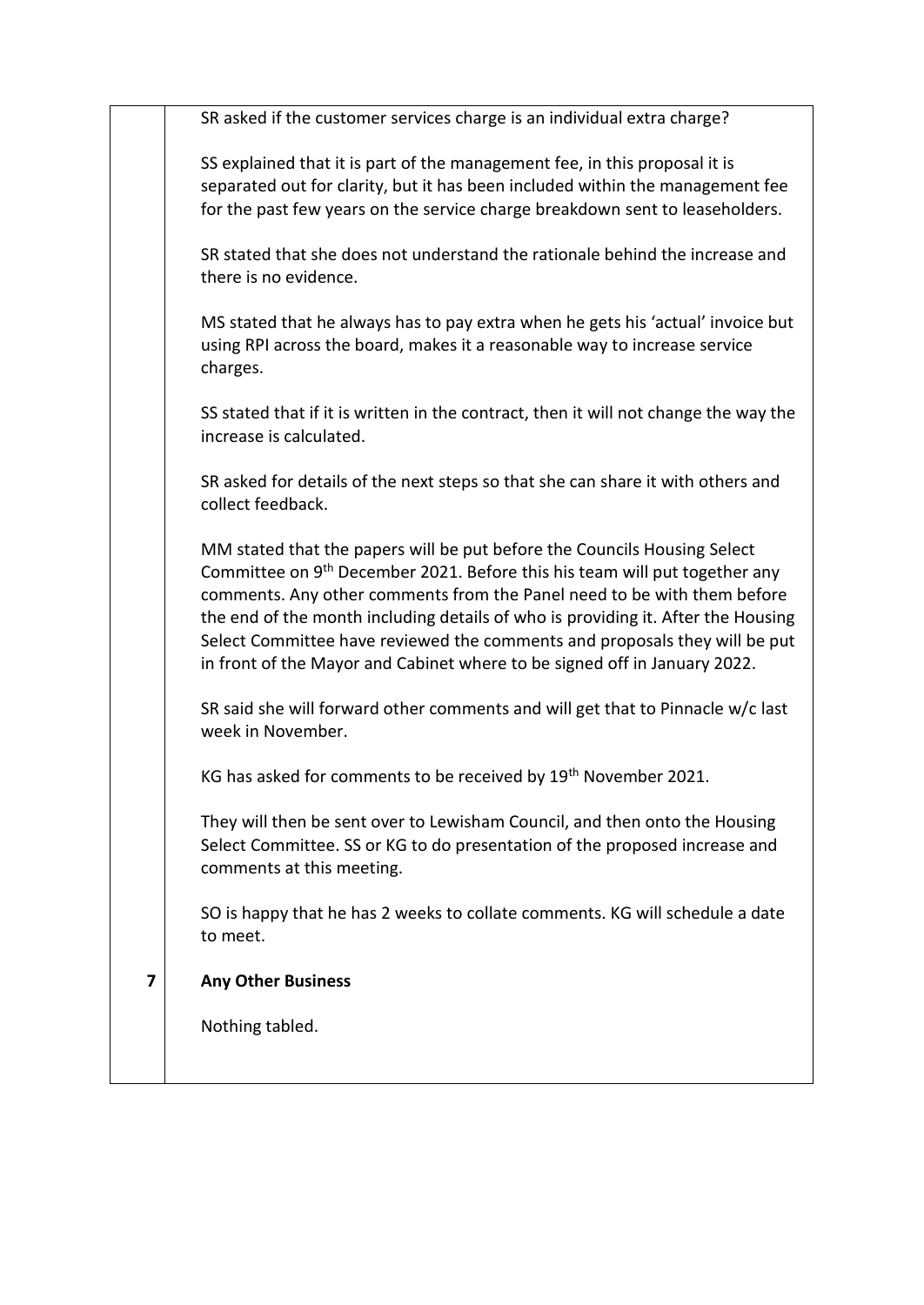## **Brockley PFI rent setting and service charge meeting feedback**

The attached written correspondence was received by the Council on 24<sup>th</sup> November 2021. It was sent on behalf of the Brockley Regenter Resident's Panel in response to the recent rent and service charge consultation process which took place on  $10<sup>th</sup>$  November 2021.

As well as providing feedback, the panel have asked a number of questions which the Council has now responded to. The letter of response from the Council is included in this appendix below.

### **Feedback Summary**

This feedback is submitted on behalf of the Regenter Brockley Resident Panel whose purpose is to represent the interests and views of Regenter Brockley residents to Pinnacle and its partners.

We would like to thank the Council and its officers for providing us with the opportunity to feedback on these proposals. In summary, we are concerned that the proposed increases will place considerable pressure on residents. Furthermore, the permanent link between rent and service charge increases and inflation +1% is going to place sustained pressure on household finances going forward. We are seeking reassurance from the Council as to how residents will be protected from rising costs should they become unaffordable. We are also concerned about the consultation process and would like a commitment from the Council that this process will be better conducted in future by Pinnacle.

### **The consultation process:**

- We would like to bring the following concerns about the consultation process to the Council's attention.
- The Chair and Vice Chair of the Panel asked Pinnacle that the meeting and presentation on annual rent, garage and service charge increases be advertised to all panel members, thereby allowing anyone interested to attend. Pinnacle disregarded our request, and instead shared the meeting details only with a very small, handpicked group of residents selected by Pinnacle. The details of the selected attendees were also withheld from the Panel Chair and Vice Chair preventing any communications between residents in advance of the meeting.
- This appears to be directly at odds with Pinnacle's supposed commitment to resident engagement and can only be seen as an attempt to limit resident engagement on a matter that affects all residents in the area.
- We ask that the Council requires Pinnacle to conduct a more transparent and extensive consultation exercise in the future, and one that is better advertised and promoted to **all** residents, given that the Panel is only a small sub-group. We would be grateful if you would write to us to set out how you will provide some assurance that this will happen.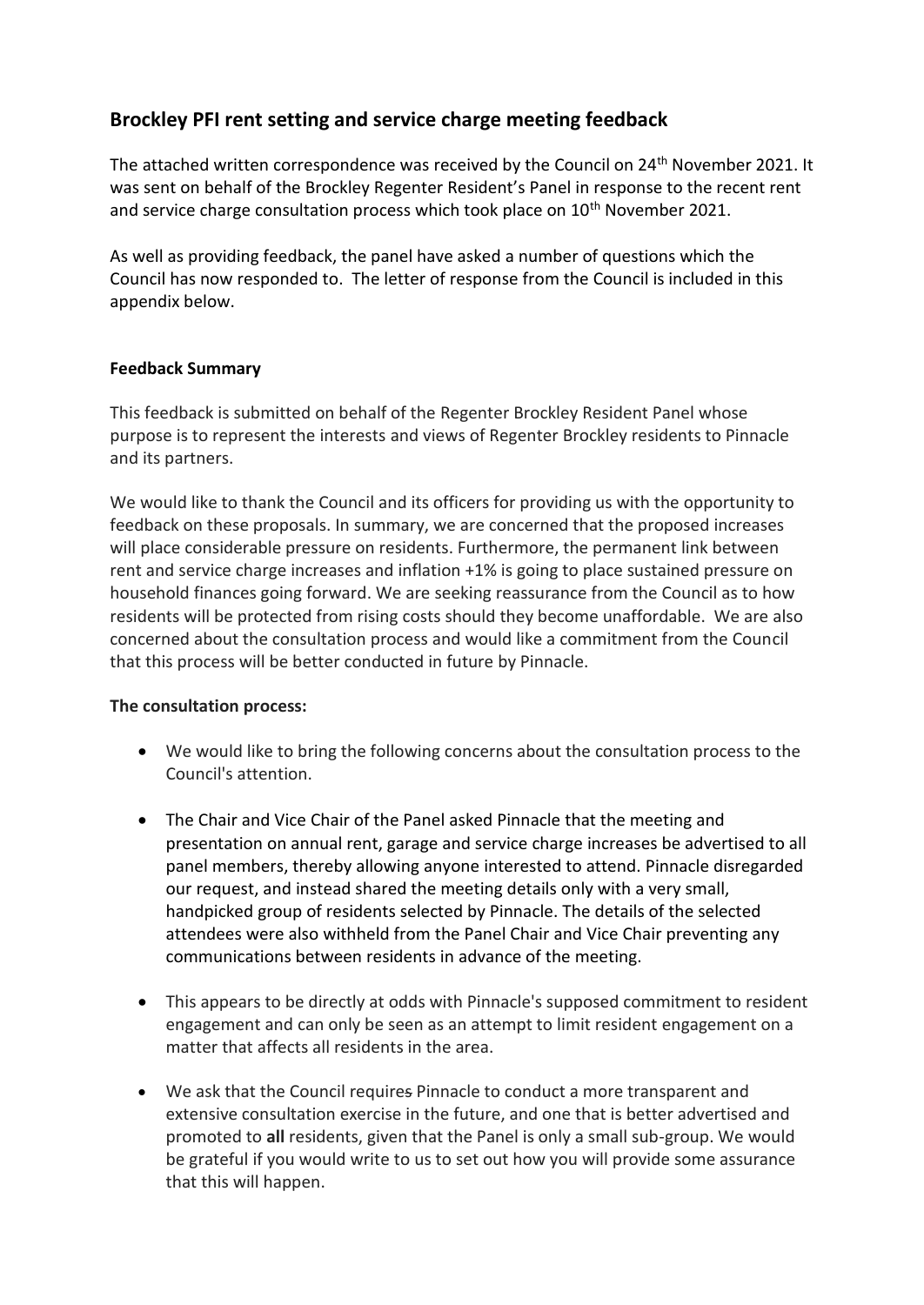### **Rent, service charge and garage increases**

- On the content of the proposals, the Panel is concerned that the proposed increases in rent and service charges are significant and will place strain on household incomes. Feedback received on behalf of some TRA members following the meeting reflected that many people have not had a real pay increase for some time, and the proposed charges may hit some hard, potentially causing hardship in some cases.
- The Brockley area is within the top 22.5% of areas in England for income deprivation and sits within the second most deprived areas in the Borough.
- The Council will be aware that the proposed increases come at a time of rising energy bills, a predicted Bank of England interest rate rise, and when peoples' real wages are not keeping pace with inflation.
- Regenter's own annual service report for 2020-21 noted that due to Covid-19 it had already seen a significant increase in residents struggling to pay their rents. At the April Panel meeting Pinnacle noted that leaseholders had also been impacted financially during lockdown.
- Furthermore, many leaseholders in the area will be facing bills of as yet unknown quantities as part of the fire door replacement programme. These rises will increase that pressure.
- The variation effective date of 4 weeks does not match tenancy agreement termination dates. Does the Council and Regenter recognise that this is a contradiction so will ensure that residents are informed of variations at least 3 months before they come into effect? How much notice will tenants get before decisions are made in order to find any alternative accommodation and provide notice, if it is deemed too expensive?
- About service charge increases specifically, we heard no evidence in the paper or the presentation as to why service charges increase at the higher rate of RPI + 1%, whereas rents are linked to the lower rate of CPI +1%. There is also no evidence presented as to why the increase in service charges is at RPI "+1%", other than we were told "it's in the contract". Why is this additional 1% required under the contract? Whilst the paper states that the charges are required to ensure full cost recovery, we see no evidence presented within the paper that evidences this statement. Where is the evidence to indicate that the costs of providing services will increase by 5.9%?
- We are concerned that, if an annual increase of RPI + 1% is indeed "baked into" Pinnacle's contract, with rising inflation, an annual increase at this rate is going to place continued and sustained pressure on leaseholders' bills. We would like the Council to write to us on this point to confirm if this is the case, and if so, what mechanisms there are for it to depart from this should rising inflation make this unaffordable for many residents.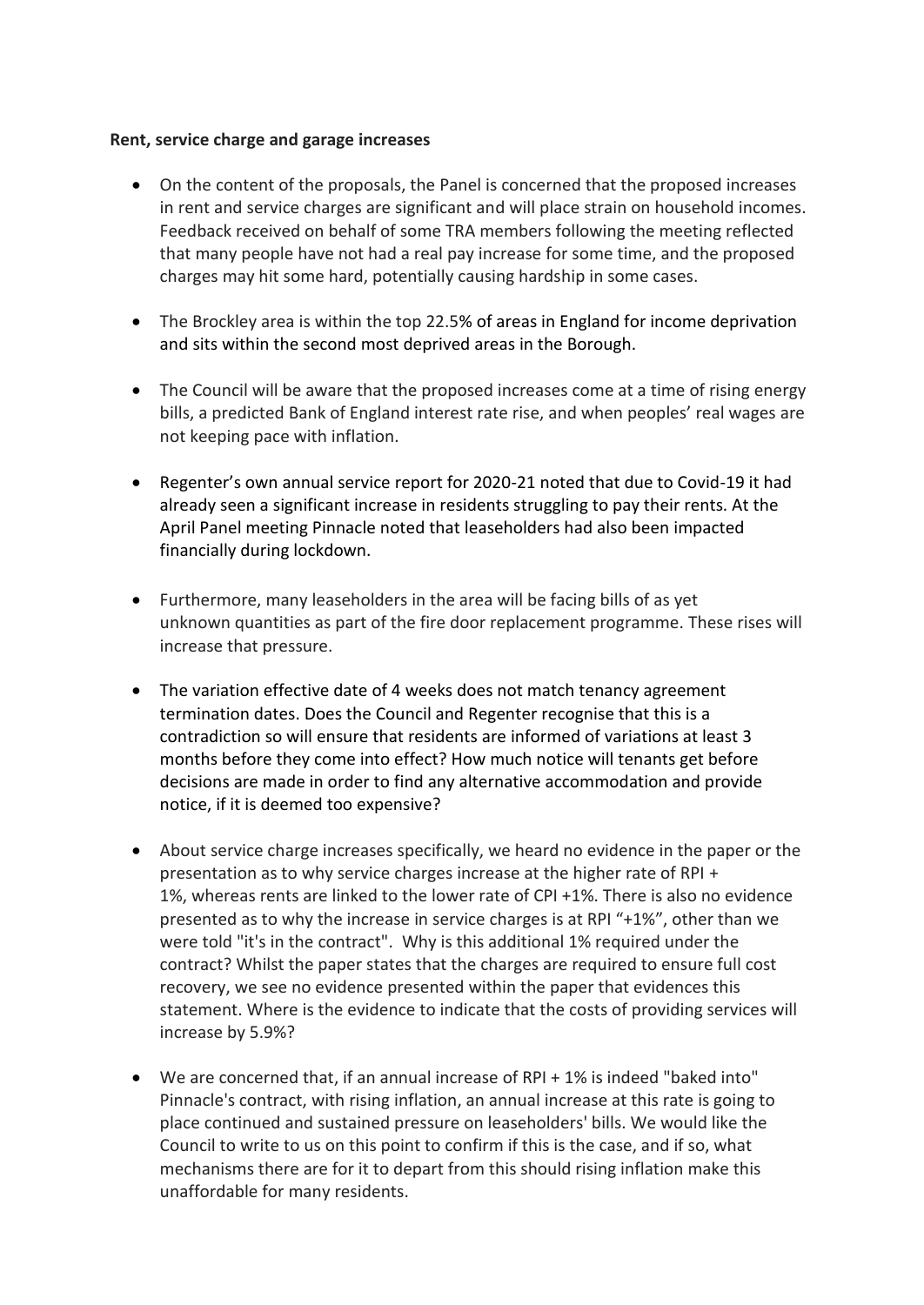- We note that in previous years increases have departed from the "+1%" formula and would therefore like to understand what leeway the Council has to depart from this formula now and in future.
- It should also be noted that leaseholders are also unprotected from further year on year increases that may come as part of the actual service charge costs, which can fluctuate year on year at a much higher rate than inflation +1% based on the nature and volume of works carried out in each block. Therefore 5.9% does not present the true picture of year on year rises.
- In addition, we note that there are no direct or efficiency savings mentioned in the report. Why is this?
- Residents also ask that if they are paying an extra 5.9% in charges, may we expect to see respective increases in the quantity and quality of services provided? Feedback shared with us on behalf of some residents was of the view that the quality of customer service and complaint management has certainly not improved or indeed has deteriorated.
- Another resident's view is that the Council should challenge if the costs will directly contribute to one of the Council's strategic objectives and if the mitigations are sufficient in the short to long term. More could be done to protect the most vulnerable who may be disproportionately affected by these increases. Some residents may face a triple whammy of rental, service charge and garage price hikes and the cost drivers of each do not match CPI or RPI, salary increases or benefit increases to living in a Regenter managed block so it becomes unaffordable. The Council needs to test these proposed universal hikes against real costs that may actually be incurred by the contractor. The garage hikes and links to Council policies conflict.

### **Lewisham Tenants Fund Budget for the Financial Year 2022-23**

We have received the following feedback and queries:

- Have residents been surveyed on the Tenants Fund?
- How many residents have benefited from specific fund projects? When and where are details of the Tenants Fund advertised to residents?
- 4.3 Is that the only value for money indicator this fund has? How does Council / Regenter measure the effectiveness of this fund? How does the Council / Regenter ensure that the 15% is used efficiently? If the Council/Regenter cannot demonstrate that the 15% is being used well then it may not be value for money so this is a poor indicator. What indicators and targets have been set? Have they been met? How are needs prioritised?
- 4.4 Section 3.1 clearly states that the fund is to promote the harmonious functioning of a multi-racial community. How can section 4.4 on Equality and Diversity state there are no specific implications to this report?
- 4.5 Why are there no consultation implications?

We look forwards to receiving your written response. **On behalf of the Regenter Brockley Resident Panel**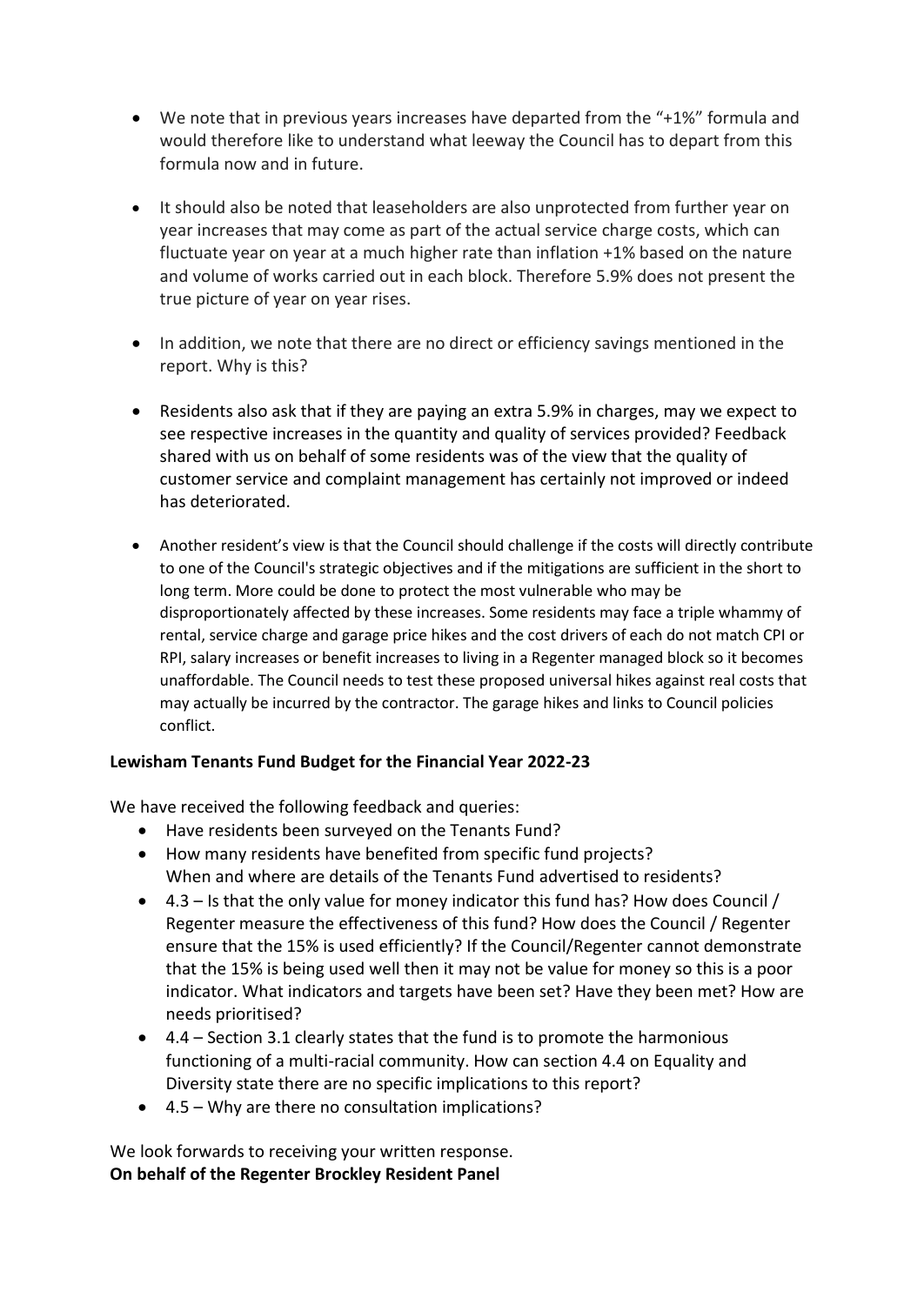## **LBL's letter of response to the questions raised by Regenter Brockley Residents Panel:**

Chair & Vice Chair Regenter Brockley Resident's Panel Via email

Fenella Beckman Director of Housing Services 4th Floor, Laurence House Catford Road, SE6 4RU Direct line: 020 8314 8632 Fenella.Beckman@lewisham.gov.uk

17<sup>th</sup> December 2021

Dear Regenter Brockley Resident's Panel Chair & Vice Chair,

### **Re: Resident Panel feedback from Rent & Service Charge Consultation 2022/23**

Thank you for your email dated 24th November 2021 which contained feedback on behalf of the Regenter Brockley Residents Panel, in response to the rent and service charge consultation meeting held on  $10<sup>th</sup>$  November 2021.

We appreciate you taking the time to provide us with this valuable and very comprehensive feedback. Your feedback in its entirety was included in the Rent and Service Charge Committee Report, considered by Housing Select Committee on 9<sup>th</sup> December 2021. Your feedback and a copy of the letter with responses to the points you raised will also be included in the Mayor and Cabinet report in January.

For ease of reference I have included your feedback below with my responses provide in the table below:

| <b>Brockley Resident Board Questions</b>    | <b>LBL Responses</b>                           |
|---------------------------------------------|------------------------------------------------|
| Q1 - We would like to bring the following   | We would like to assure you that the           |
| concerns about the consultation process to  | Council values resident participation. We      |
| the Council's attention.                    | have spoken to Pinnacle about the process      |
| The Chair and Vice Chair of the Panel asked | and we accept that it should have been         |
| Pinnacle that the meeting and presentation  | done better. We will ensure that next year     |
| on annual rent, garage and service charge   | a more robust and effective process is         |
| increases be advertised to all panel        | followed and LBL officers will assist Pinnacle |
| members, thereby allowing anyone            | to deliver on this commitment.                 |
| interested to attend. Pinnacle disregarded  | We are reviewing our timetabling of the        |
| our request, and instead shared the         | rent and service consultation process and      |
| meeting details only with a very small,     | resident meetings, together with the           |
| handpicked group of residents selected by   | schedule for Housing Select Committee          |
| Pinnacle. The details of the selected       | (HSC) so that we are better able to engage     |
| attendees were also withheld from the       | more effectively with resident next year.      |
| Panel Chair and Vice Chair preventing any   | As Chair and Vice Chair of the resident's      |
|                                             | panel we will expect officers at Pinnacle to   |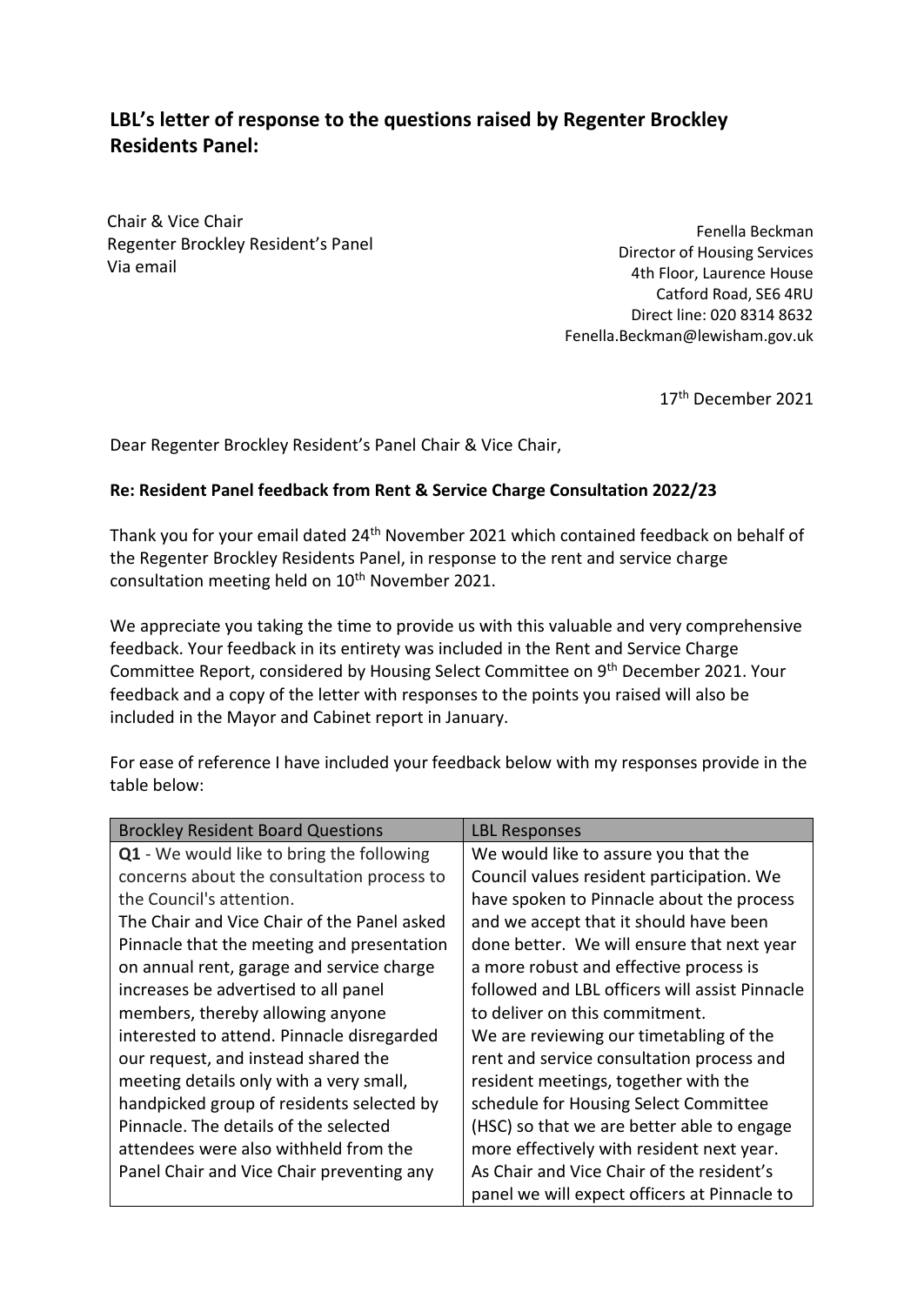| communications between residents in<br>advance of the meeting.<br>This appears to be directly at odds with<br>Pinnacle's supposed commitment to<br>resident engagement and can only be seen<br>as an attempt to limit resident engagement<br>on a matter that affects all residents in the<br>area.<br>Response: As stated above there is no<br>statutory obligation to consult with<br>residents on the rent and service charge<br>proposals.<br>We ask that the Council requires Pinnacle to<br>conduct a more transparent and extensive<br>consultation exercise in the future, and one<br>that is better advertised and promoted to<br>all residents, given that the Panel is only a<br>small sub-group. We would be grateful if<br>you would write to us to set out how you<br>will provide some assurance that this will<br>happen. | work closely with you in putting in place<br>any new and improved residents'<br>involvement measures.<br>We appreciate the tight timelines this year<br>meant we could not consult as widely as we<br>would like to have done. We will<br>endeavour to address this issue in time for<br>next year's rent and service charge<br>consultations and have a process in place<br>that will allow all residents the opportunity<br>to participate in the consultation process.<br>I can assure you both the Council and<br>Pinnacle are committed to resident<br>engagement and LBL client officers will<br>continue to work with Pinnacle to promote<br>and deliver effective resident engagement.<br>I would also welcome the opportunity to<br>meet with you and Pinnacle early in the<br>New Year so we can agree the process that<br>Pinnacle will use to consult with all<br>residents for next years' rent and service<br>charge consultation. |
|-------------------------------------------------------------------------------------------------------------------------------------------------------------------------------------------------------------------------------------------------------------------------------------------------------------------------------------------------------------------------------------------------------------------------------------------------------------------------------------------------------------------------------------------------------------------------------------------------------------------------------------------------------------------------------------------------------------------------------------------------------------------------------------------------------------------------------------------|--------------------------------------------------------------------------------------------------------------------------------------------------------------------------------------------------------------------------------------------------------------------------------------------------------------------------------------------------------------------------------------------------------------------------------------------------------------------------------------------------------------------------------------------------------------------------------------------------------------------------------------------------------------------------------------------------------------------------------------------------------------------------------------------------------------------------------------------------------------------------------------------------------------------------------------------------|
| Q2 -On the content of the proposals, the<br>Panel is concerned that the proposed<br>increases in rent and service charges are<br>significant and will place strain on<br>household incomes. Feedback received on<br>behalf of some TRA members following the<br>meeting reflected that many people have                                                                                                                                                                                                                                                                                                                                                                                                                                                                                                                                   | We take on board your concerns and we do<br>recognise that in the current economic<br>environment, the proposed rent and<br>service charge increase may present an<br>increased financial strain for some<br>residents.                                                                                                                                                                                                                                                                                                                                                                                                                                                                                                                                                                                                                                                                                                                          |
| not had a real pay increase for some time,<br>and the proposed charges may hit some<br>hard, potentially causing hardship in some<br>cases.<br>The Brockley area is within the top 22.5% of<br>areas in England for income deprivation and<br>sits within the second most deprived areas<br>in the Borough.<br>The Council will be aware that the proposed<br>increases come at a time of rising energy<br>bills, a predicted Bank of England interest<br>rate rise, and when peoples' real wages are<br>not keeping pace with inflation.<br>Regenter's own annual service report for<br>2020-21 noted that due to Covid-19 it had<br>already seen a significant increase in<br>residents struggling to pay their rents. At<br>the April Panel meeting Pinnacle noted that                                                                | The Council has asked Pinnacle to continue<br>to work closely with all residents who may<br>find themselves in financial difficulty. They<br>have a dedicated income team who can<br>provide help and assistance with paying<br>rent. They also work closely with our<br>Housing Benefit Section to ensure those<br>eligible for this benefit are receiving it.<br>Most of the service charges applicable to<br>tenants are covered by Housing Benefit.<br>For those residents already in receipt of full<br>Housing Benefit, any increase in rent and<br>most service charge increases will<br>automatically be covered by an increase in<br>their Housing Benefit entitlement.<br>Pinnacle also employ dedicated welfare<br>advice officers who are readily available to<br>offer financial advice and assist residents in                                                                                                                     |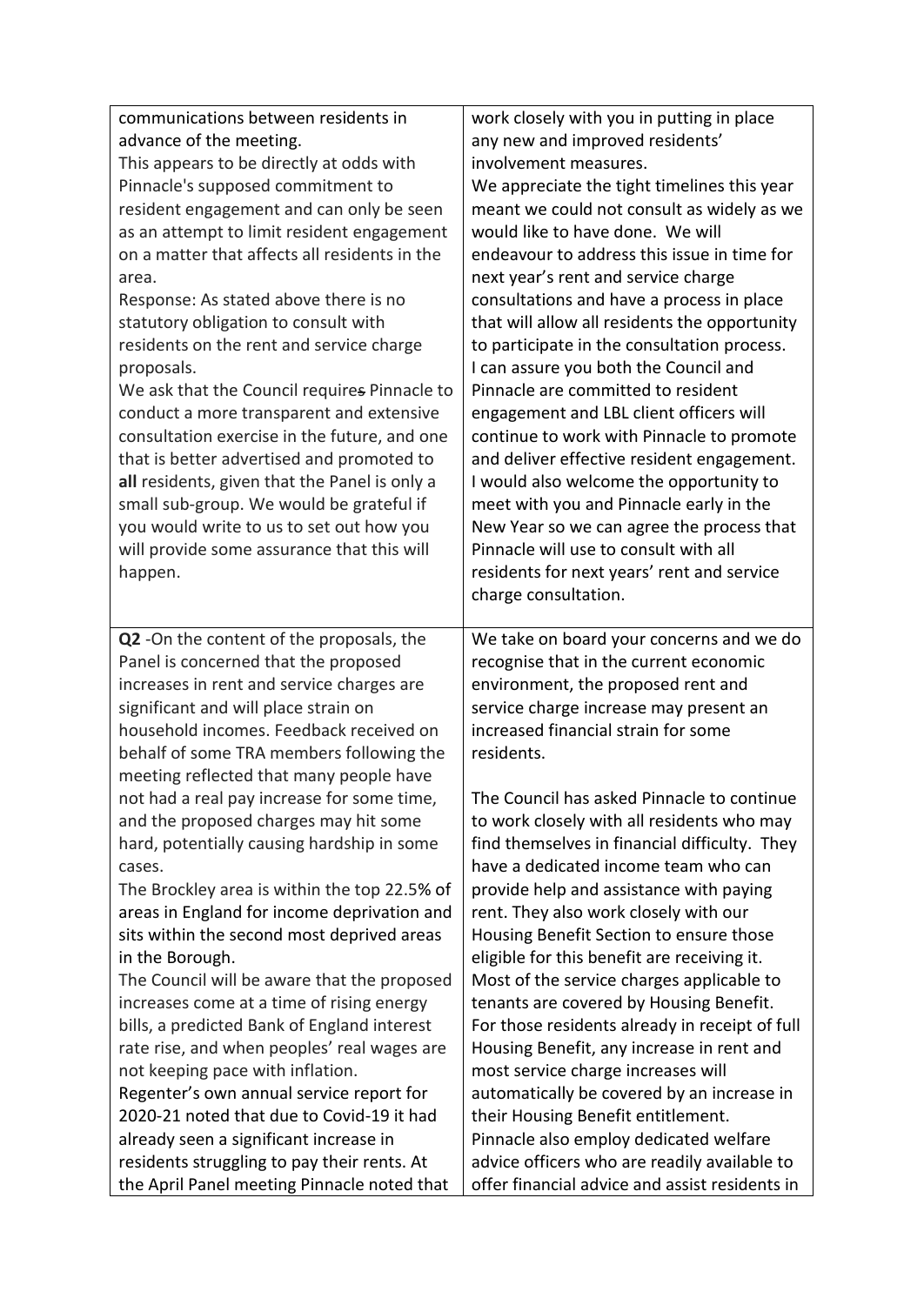| leaseholders had also been impacted                                                                                                                                                                                                                                                                                                                                                                                                                                       | applying for benefits and other welfare                                                                                                                                                                                                                                                                                                                                                                                                                                                                                                                                                                                                                                                                                                                                                                                                                                                                                                                                                                                                                                                                                                     |
|---------------------------------------------------------------------------------------------------------------------------------------------------------------------------------------------------------------------------------------------------------------------------------------------------------------------------------------------------------------------------------------------------------------------------------------------------------------------------|---------------------------------------------------------------------------------------------------------------------------------------------------------------------------------------------------------------------------------------------------------------------------------------------------------------------------------------------------------------------------------------------------------------------------------------------------------------------------------------------------------------------------------------------------------------------------------------------------------------------------------------------------------------------------------------------------------------------------------------------------------------------------------------------------------------------------------------------------------------------------------------------------------------------------------------------------------------------------------------------------------------------------------------------------------------------------------------------------------------------------------------------|
| financially during lockdown.                                                                                                                                                                                                                                                                                                                                                                                                                                              | payments.                                                                                                                                                                                                                                                                                                                                                                                                                                                                                                                                                                                                                                                                                                                                                                                                                                                                                                                                                                                                                                                                                                                                   |
| Q3 - Furthermore, many leaseholders in the<br>area will be facing bills of as yet<br>unknown quantities as part of the fire door<br>replacement programme. These rises will<br>increase that pressure.                                                                                                                                                                                                                                                                    | The Fire door programme is a legal<br>requirement to ensure that all properties<br>are compliant with the current fire<br>regulations. Higgins Partnership will survey<br>all affected properties and all leaseholders<br>will be offered an opportunity to have a<br>new compliant door installed with flexible<br>repayment options, if it is deemed<br>following a survey that their current front<br>entrance door (FED) does not meet the<br>required standard. Due to the large number<br>of doors being purchased by Higgins<br>Partnership as part of the programme, it<br>should mean that the costs to leaseholders<br>should they wish to buy into the<br>programme will be significantly less than if<br>they were to purchase and arrange their<br>own installation on the open market.<br>Having said that, it is entirely up to the<br>individual leaseholder and there is<br>absolutely no obligation on them to<br>purchase through the Higgin's programme.<br>There is however an obligation on all<br>leaseholders' whose FED's are found to be<br>non-compliant to arrange for new doors to<br>be fitted and certified. |
| Q4 - The variation effective date of 4 weeks<br>does not match tenancy agreement<br>termination dates. Does the Council and<br>Regenter recognise that this is a<br>contradiction so will ensure that residents<br>are informed of variations at least 3 months<br>before they come into effect? How much<br>notice will tenants get before decisions are<br>made in order to find any alternative<br>accommodation and provide notice, if it is<br>deemed too expensive? | Under Section 103 of the Housing Act 1985<br>the Council is required to give four weeks'<br>notice of variation of rent. Secure tenants<br>wishing to terminate their tenancies must<br>also give the Council four weeks' notice of<br>their intention to vacate their property.                                                                                                                                                                                                                                                                                                                                                                                                                                                                                                                                                                                                                                                                                                                                                                                                                                                            |
| Q5 - About service charge increases<br>specifically, we heard no evidence in the<br>paper or the presentation as to why service<br>charges increase at the higher rate of RPI +<br>1%, whereas rents are linked to the lower<br>rate of CPI +1%. There is also no evidence<br>presented as to why the increase in service                                                                                                                                                 | Rent increases are based on Consumer<br>Price Index (CPI) and Service Charges are<br>based on Retail Price Index (RPI). CPI + 1%<br>for rent increases is a set Government<br>formula and is a maximum that Housing<br>Providers can increase rent by each year.<br>RPI + 1% increase applied to service charges                                                                                                                                                                                                                                                                                                                                                                                                                                                                                                                                                                                                                                                                                                                                                                                                                            |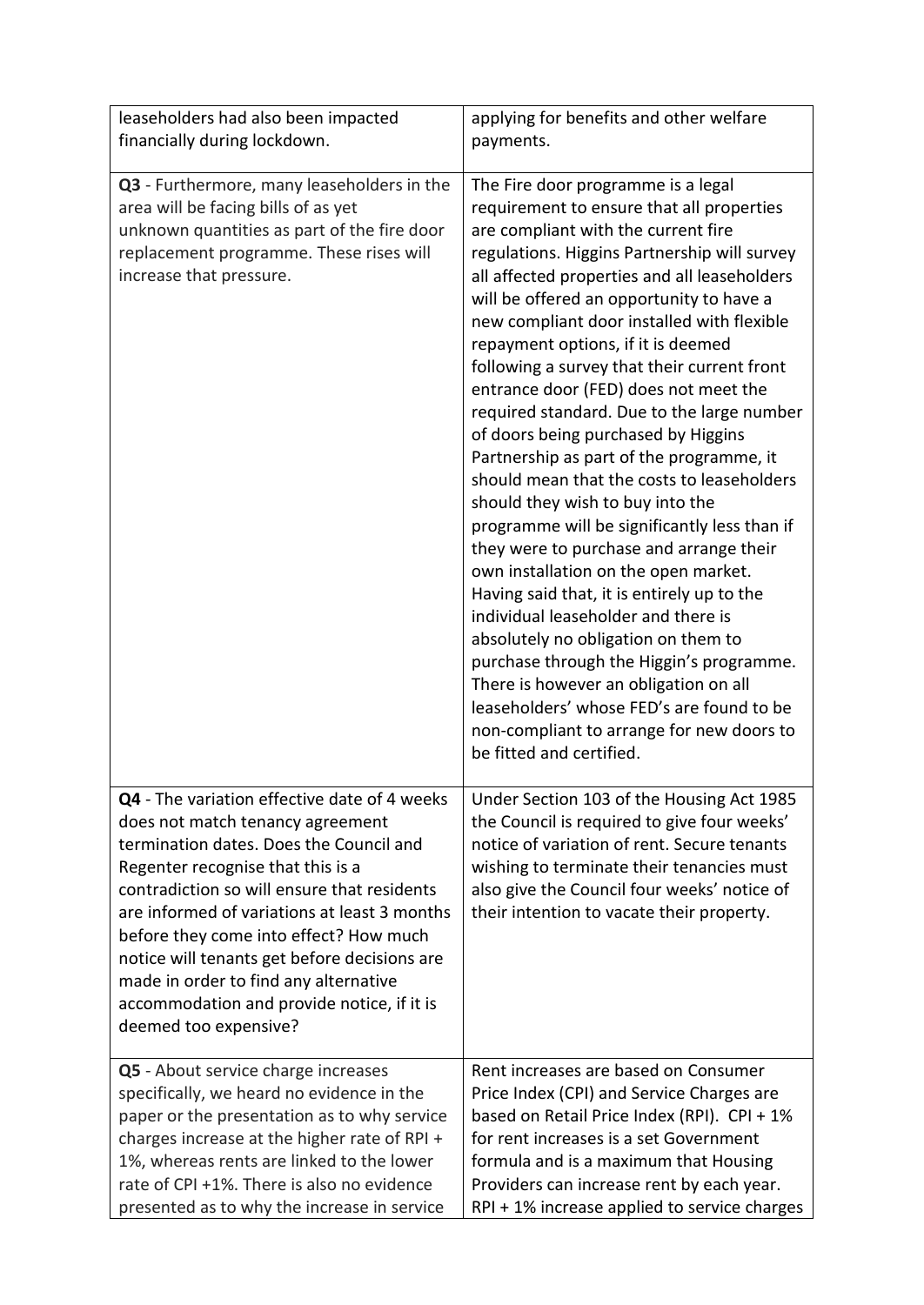| charges is at RPI "+1%", other than we were<br>told "it's in the contract". Why is this<br>additional 1% required under the contract?<br>Whilst the paper states that the charges are<br>required to ensure full cost recovery, we<br>see no evidence presented within the paper<br>that evidences this statement. Where is the<br>evidence to indicate that the costs of<br>providing services will increase by 5.9%?                                                                              | is in line with the contractual obligations in<br>the Private Finance Initiative (PFI)<br>management agreement. The figures are<br>based on the last year's audited charges.<br>This means that residents in some blocks<br>will receive credit whilst others may see a<br>small increase in service charges. As a result<br>of all elements of the service charge<br>increasing by RPI, when the budgets are set<br>for the coming year, it follows that the<br>overall service charge must also be<br>increased by this amount. It is important to<br>note that at the end of each service charge<br>year, all service elements are audited by an<br>independent auditor to ensure they reflect<br>the actual costs of the service provided.<br>Where estimated service charges are found<br>not to be in line with the findings of the<br>audit they are then adjusted accordingly<br>and leaseholders receive notification of the<br>revised actual costs. The audit can either<br>result in the estimated charges remaining<br>unchanged or leaseholders receiving and<br>increase or a credit adjustment on the<br>amounts charged at their estimated bills. |
|-----------------------------------------------------------------------------------------------------------------------------------------------------------------------------------------------------------------------------------------------------------------------------------------------------------------------------------------------------------------------------------------------------------------------------------------------------------------------------------------------------|--------------------------------------------------------------------------------------------------------------------------------------------------------------------------------------------------------------------------------------------------------------------------------------------------------------------------------------------------------------------------------------------------------------------------------------------------------------------------------------------------------------------------------------------------------------------------------------------------------------------------------------------------------------------------------------------------------------------------------------------------------------------------------------------------------------------------------------------------------------------------------------------------------------------------------------------------------------------------------------------------------------------------------------------------------------------------------------------------------------------------------------------------------------------|
| Q6 - We are concerned that, if an annual<br>increase of RPI + 1% is indeed "baked into"<br>Pinnacle's contract, with rising inflation, an<br>annual increase at this rate is going to place<br>continued and sustained pressure on<br>leaseholders' bills. We would like the<br>Council to write to us on this point to<br>confirm if this is the case, and if so, what<br>mechanisms there are for it to depart from<br>this should rising inflation make this<br>unaffordable for many residents. | The PFI contract allows for an increase in<br>service charges each year of RPI+1%. This<br>uplift is applied to the actual audited<br>service charges amounts from the previous<br>financial year. These audited accounts<br>determine the charges applied to the<br>estimated bills for leaseholders for the<br>coming financial year. Leaseholders are<br>required to pay their annual service charges<br>on receipt of their estimated bills each year,<br>however, they will then be issued with an<br>'actual bill' at the end of the year following<br>the annual service charge audit.<br>Leaseholder bills will be adjusted<br>accordingly and will reflect the actual cost<br>of the service provided for that year.<br>Regardless of the RPI+1% increase,<br>leaseholders are only ever charged for the<br>true cost of the service they benefit from.                                                                                                                                                                                                                                                                                                   |
| Q7 - We note that in previous years<br>increases have departed from the "+1%"<br>formula and would therefore like to<br>understand what leeway the Council has to                                                                                                                                                                                                                                                                                                                                   | All previous increases have been subjected<br>to RPI +1% and this is in keeping with the<br>terms of the PFI contract. Pinnacle will<br>continue to apply this uplift each year.                                                                                                                                                                                                                                                                                                                                                                                                                                                                                                                                                                                                                                                                                                                                                                                                                                                                                                                                                                                   |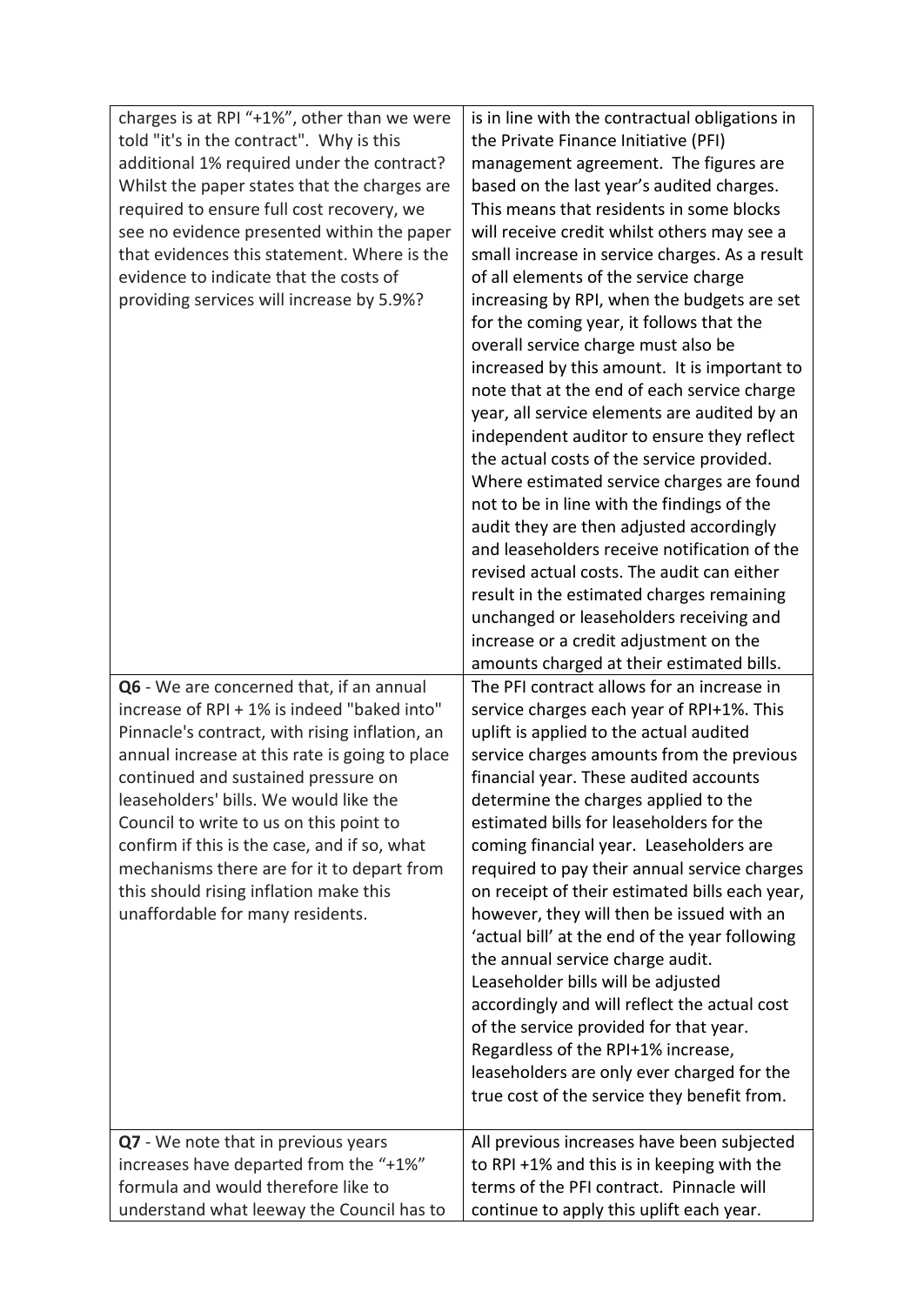| depart from this formula now and in future.<br>It should also be noted that leaseholders<br>are also unprotected from further year on<br>year increases that may come as part of the<br>actual service charge costs, which can<br>fluctuate year on year at a much higher rate<br>than inflation +1% based on the nature and<br>volume of works carried out in each block.<br>Therefore 5.9% does not present the true<br>picture of year on year rises. | However, as a result of the audit of<br>accounts undertaken each financial year,<br>explained in the response to Q6 above,<br>leaseholders will never be charged more<br>that the true cost of the service delivered in<br>any particular year. Bills are always<br>adjusted to reflect the true service delivery<br>cost following the audit each year.<br>Any planned repairs and maintenance<br>works valued at £250 or above to<br>properties are classed as major works and<br>leaseholders will always be issued<br>Section20 notices in advance of such work<br>and given an opportunity to comment on<br>works proposed.                                                                                                                                                                                                                                                                                                                                                                                   |
|----------------------------------------------------------------------------------------------------------------------------------------------------------------------------------------------------------------------------------------------------------------------------------------------------------------------------------------------------------------------------------------------------------------------------------------------------------|--------------------------------------------------------------------------------------------------------------------------------------------------------------------------------------------------------------------------------------------------------------------------------------------------------------------------------------------------------------------------------------------------------------------------------------------------------------------------------------------------------------------------------------------------------------------------------------------------------------------------------------------------------------------------------------------------------------------------------------------------------------------------------------------------------------------------------------------------------------------------------------------------------------------------------------------------------------------------------------------------------------------|
| Q8 - In addition, we note that there are no<br>direct or efficiency savings mentioned in the<br>report. Why is this?                                                                                                                                                                                                                                                                                                                                     | The Council have not requested that the PFI<br>contractor make any direct efficiency<br>saving.                                                                                                                                                                                                                                                                                                                                                                                                                                                                                                                                                                                                                                                                                                                                                                                                                                                                                                                    |
| Q9 - Residents also ask that if they are<br>paying an extra 5.9% in charges, may we<br>expect to see respective increases in the<br>quantity and quality of services provided?<br>Feedback shared with us on behalf of some<br>residents was of the view that the quality of<br>customer service and complaint<br>management has certainly not improved or<br>indeed has deteriorated.                                                                   | The services that are provided are charged<br>and shown when the actual costs are<br>produced at the end of the service charge<br>year. The charging process is explained in<br>more detail in response to Q6 above.<br>Any additional work or enhancements to<br>the current services by Pinnacle would<br>result in further increases in service<br>delivery costs which in turn would be<br>passed on to residents through increased<br>service charge costs.<br>The PFI contract does provide a suite of key<br>performance indicators by which<br>RegenterB3 and their sub-contractors<br>Pinnacle and Rydon are measured against.<br>Lewisham client officers will take on board<br>your concerns raised in relation to quality<br>of customer service and complaints<br>handling and will put in place new<br>measures to ensure more enhanced<br>monitoring of these services takes place.<br>We can have a further discussion regarding<br>these concerns when we meet with you<br>early in the New Year. |
| Q10 - Another resident's view is that the<br>Council should challenge if the costs will<br>directly contribute to one of the Council's<br>strategic objectives and if the mitigations<br>are sufficient in the short to long term.                                                                                                                                                                                                                       | We do appreciate that the proposed<br>increases may cause financial hardship for<br>some residents.                                                                                                                                                                                                                                                                                                                                                                                                                                                                                                                                                                                                                                                                                                                                                                                                                                                                                                                |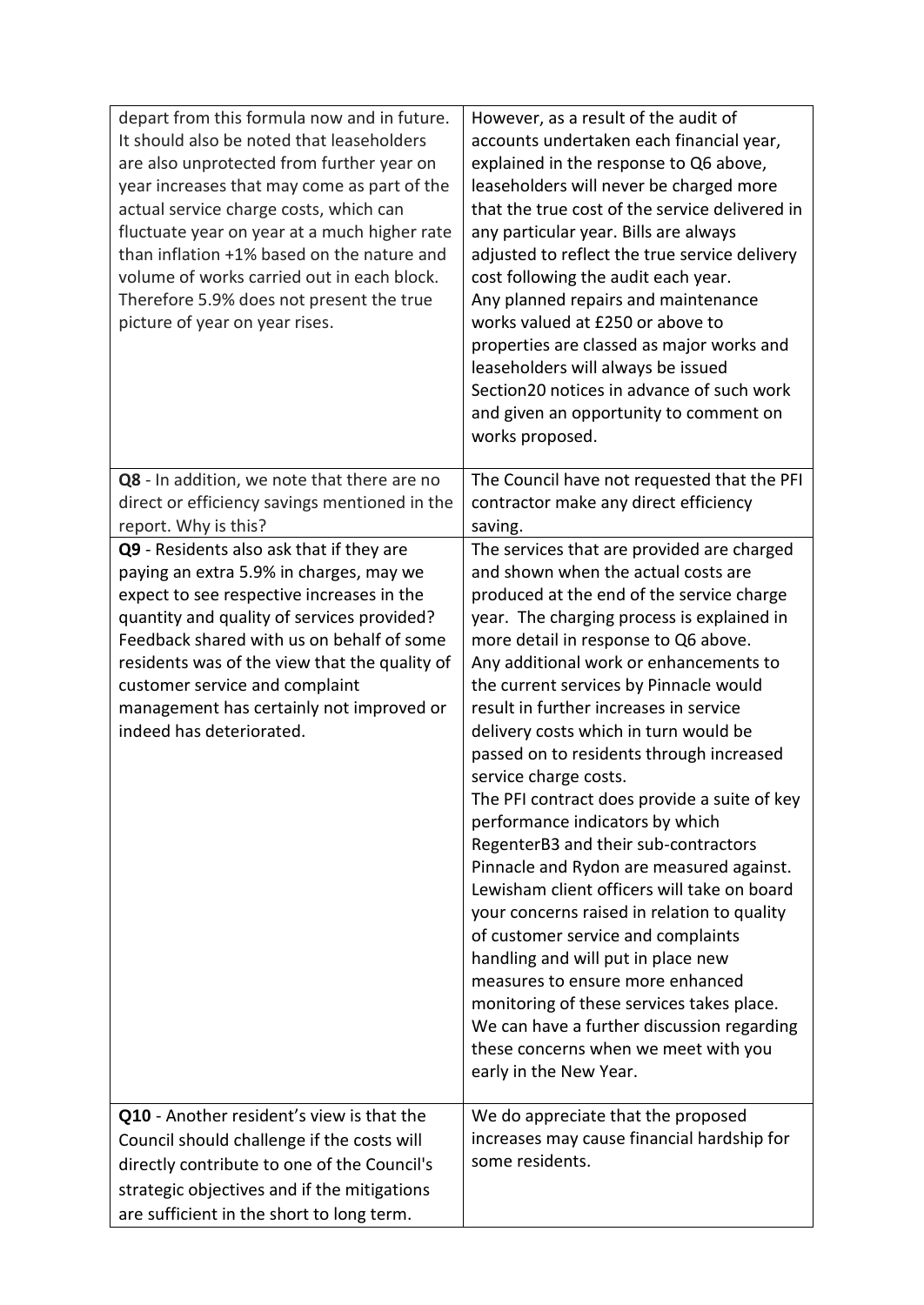| More could be done to protect the most                                                                                             | As stated in our response to Q2 above, we                                                                                                                                                                                                                                                                                                                                                                                         |
|------------------------------------------------------------------------------------------------------------------------------------|-----------------------------------------------------------------------------------------------------------------------------------------------------------------------------------------------------------------------------------------------------------------------------------------------------------------------------------------------------------------------------------------------------------------------------------|
| vulnerable who may be disproportionately                                                                                           | will ensure Pinnacle are providing the                                                                                                                                                                                                                                                                                                                                                                                            |
| affected by these increases. Some residents                                                                                        | necessary help and advice that residents                                                                                                                                                                                                                                                                                                                                                                                          |
| may face a triple whammy of rental, service                                                                                        | need to support them.                                                                                                                                                                                                                                                                                                                                                                                                             |
| charge and garage price hikes and the cost                                                                                         | The rent increase of CPI+1% is a                                                                                                                                                                                                                                                                                                                                                                                                  |
| drivers of each do not match CPI or RPI,                                                                                           | Government formula for social rents that all                                                                                                                                                                                                                                                                                                                                                                                      |
| salary increases or benefit increases to                                                                                           | Social landlords must adhere to. RPI is a                                                                                                                                                                                                                                                                                                                                                                                         |
| living in a Regenter managed block so it                                                                                           | standard inflationary index that is used by                                                                                                                                                                                                                                                                                                                                                                                       |
| becomes unaffordable. The Council needs                                                                                            | LBL in determining rent increases for                                                                                                                                                                                                                                                                                                                                                                                             |
| to test these proposed universal hikes                                                                                             | garages and service charges.                                                                                                                                                                                                                                                                                                                                                                                                      |
| against real costs that may actually be<br>incurred by the contractor. The garage hikes<br>and links to Council policies conflict. | In relation to service charge costs, residents<br>will only every pay the actual cost delivery<br>of the service by their provider, irrespective<br>of the inflationary index formula applied.<br>Residents who are experiencing financial<br>worries should contact Pinnacle for advice<br>and support. They should also contact other<br>service providers if necessary to find out if<br>they can provide help and assistance. |

# **Lewisham Tenants Fund Budget (LTF) for the Financial Year 2022-23**

| <b>Brockley Resident Panel Questions</b>                                        | <b>LBL Responses</b>                                                                                                                                                                                                                                                                                                                                                                                                                                   |
|---------------------------------------------------------------------------------|--------------------------------------------------------------------------------------------------------------------------------------------------------------------------------------------------------------------------------------------------------------------------------------------------------------------------------------------------------------------------------------------------------------------------------------------------------|
| Q 1-Have residents been surveyed on the<br>Tenants Fund?                        | All Lewisham Council tenants have been<br>balloted. Each year as part of the rent and<br>service charge consultation process,<br>residents are permitted the opportunity to<br>feedback on the proposed tenant fund<br>charge.                                                                                                                                                                                                                         |
| Q2 - How many residents have benefited<br>from specific fund projects?          | LTF only fund accredited tenants groups,<br>not individuals. In 2019/20 32 tenant<br>groups were funded £74,231.00. In 2020/21<br>26 tenants groups were funded £39,061.00.                                                                                                                                                                                                                                                                            |
| Q3 - When and where are details of the<br>Tenants Fund advertised to residents? | LTF officers attend all tenant and resident<br>set up and Annual General Meetings<br>(AGM's) to provide information and details<br>on grants available from the fund. New<br>resident involvement officers are also made<br>aware of the fund and LTF's website<br>provides full details. LTF also run regular<br>publicity campaigns to publicise the fund<br>with LTF directors visiting TRA meetings to<br>speak about the fund. Articles have also |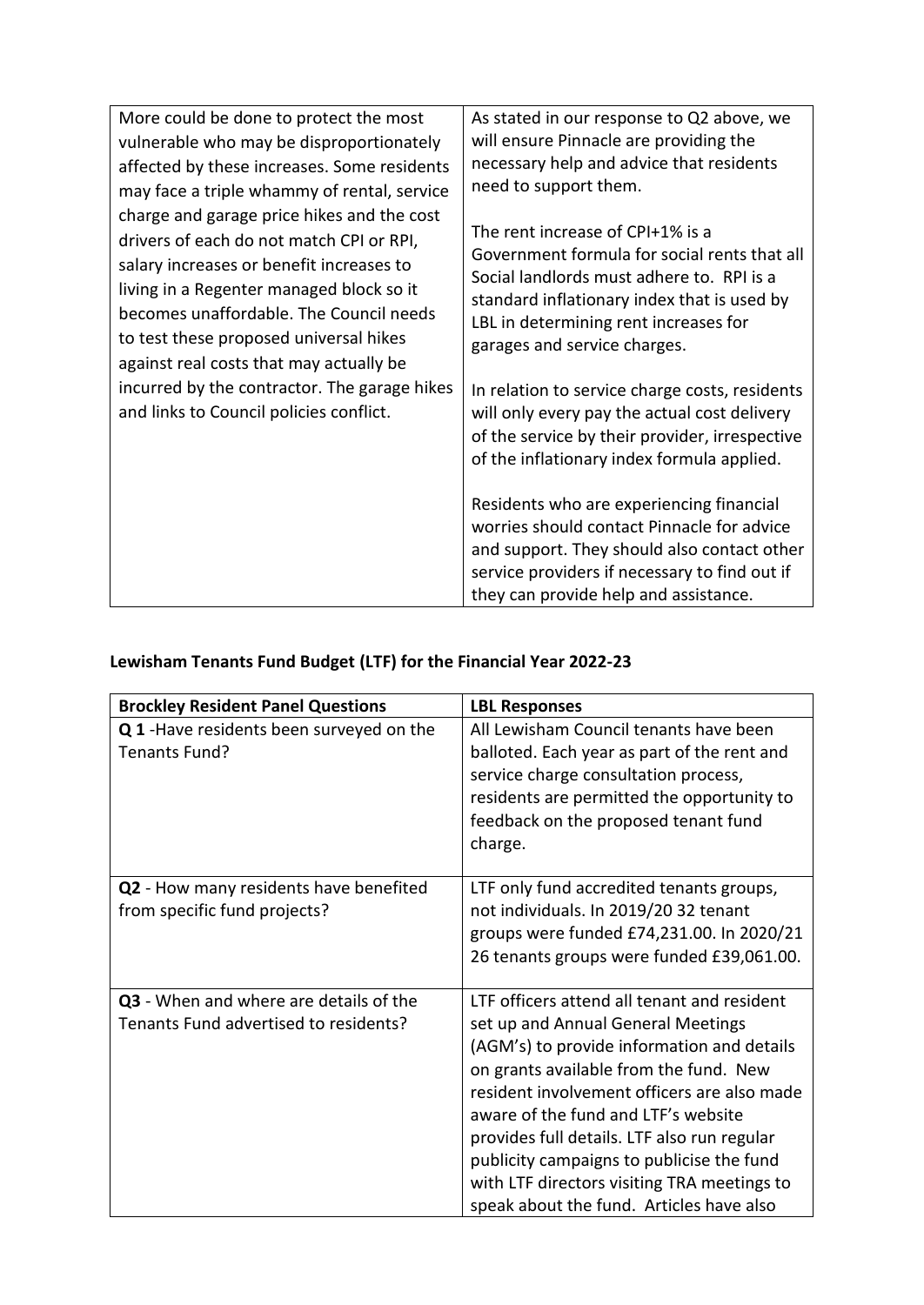|                                                                                                                                                                                                                                                                                                                                                                                                                                                                                        | been published in the Lewisham Life<br>magazine.                                                                                                                                                                                                                                                                                                                                                                                                                                                                                                                                                                                                                                                                                                                                                                                                                                       |
|----------------------------------------------------------------------------------------------------------------------------------------------------------------------------------------------------------------------------------------------------------------------------------------------------------------------------------------------------------------------------------------------------------------------------------------------------------------------------------------|----------------------------------------------------------------------------------------------------------------------------------------------------------------------------------------------------------------------------------------------------------------------------------------------------------------------------------------------------------------------------------------------------------------------------------------------------------------------------------------------------------------------------------------------------------------------------------------------------------------------------------------------------------------------------------------------------------------------------------------------------------------------------------------------------------------------------------------------------------------------------------------|
|                                                                                                                                                                                                                                                                                                                                                                                                                                                                                        | LTF employ a support and training officer<br>who works closely with the housing<br>providers and tenants to support existing<br>resident groups and provide guidance and<br>help to encourage the formation of new<br>resident groups.                                                                                                                                                                                                                                                                                                                                                                                                                                                                                                                                                                                                                                                 |
| $Q4 - 4.3 -$ Is that the only value for money<br>indicator this fund has? How does Council /<br>Regenter measure the effectiveness of this<br>fund? How does the Council / Regenter<br>ensure that the 15% is used efficiently? If<br>the Council/Regenter cannot demonstrate<br>that the 15% is being used well then it may<br>not be value for money so this is a poor<br>indicator. What indicators and targets have<br>been set? Have they been met? How are<br>needs prioritised? | The tenant charge is 15p per week.<br>Directors set an annual budget based on<br>tenant consultation which is submitted to<br>Mayor and Cabinet for approval together<br>with the funds audited accounts. LTF<br>Directors and LBL officers receive quarterly<br>monitoring reports showing details of grant<br>funding and overheads.<br>LTF is governed by a Board of Directors<br>consisting of Lewisham Homes and Brockley<br>PFI tenants who are duly elected to their<br>positions. It is the role of the Directors to<br>oversee the management and<br>administration of the fund to ensure it is<br>used efficiently and effective for the benefit<br>of tenants and that it offers value for<br>money.<br>There are stringent regulations and<br>financial controls in place to ensure that<br>funds and grants provided to accredited<br>resident associations are correctly |
|                                                                                                                                                                                                                                                                                                                                                                                                                                                                                        | administered and accounted for.<br>LTF funds are independently audited and<br>recorded each financial year.                                                                                                                                                                                                                                                                                                                                                                                                                                                                                                                                                                                                                                                                                                                                                                            |
| $Q5 - 4.4 -$ Section 3.1 clearly states that the<br>fund is to promote the harmonious<br>functioning of a multi-racial community.<br>How can section 4.4 on Equality and<br>Diversity state there are no specific<br>implications to this report?                                                                                                                                                                                                                                      | LTF do not have access to data specifying<br>the equality and diversity of individual<br>members of Tenant and Resident's<br>Associations (TRAs) therefore the report is<br>unable to report on this                                                                                                                                                                                                                                                                                                                                                                                                                                                                                                                                                                                                                                                                                   |
| $Q6 - 4.5 - Why are there no consultation$<br>implications?                                                                                                                                                                                                                                                                                                                                                                                                                            | The entire report itself is a consultation<br>document for the purpose of obtaining<br>feedback.                                                                                                                                                                                                                                                                                                                                                                                                                                                                                                                                                                                                                                                                                                                                                                                       |